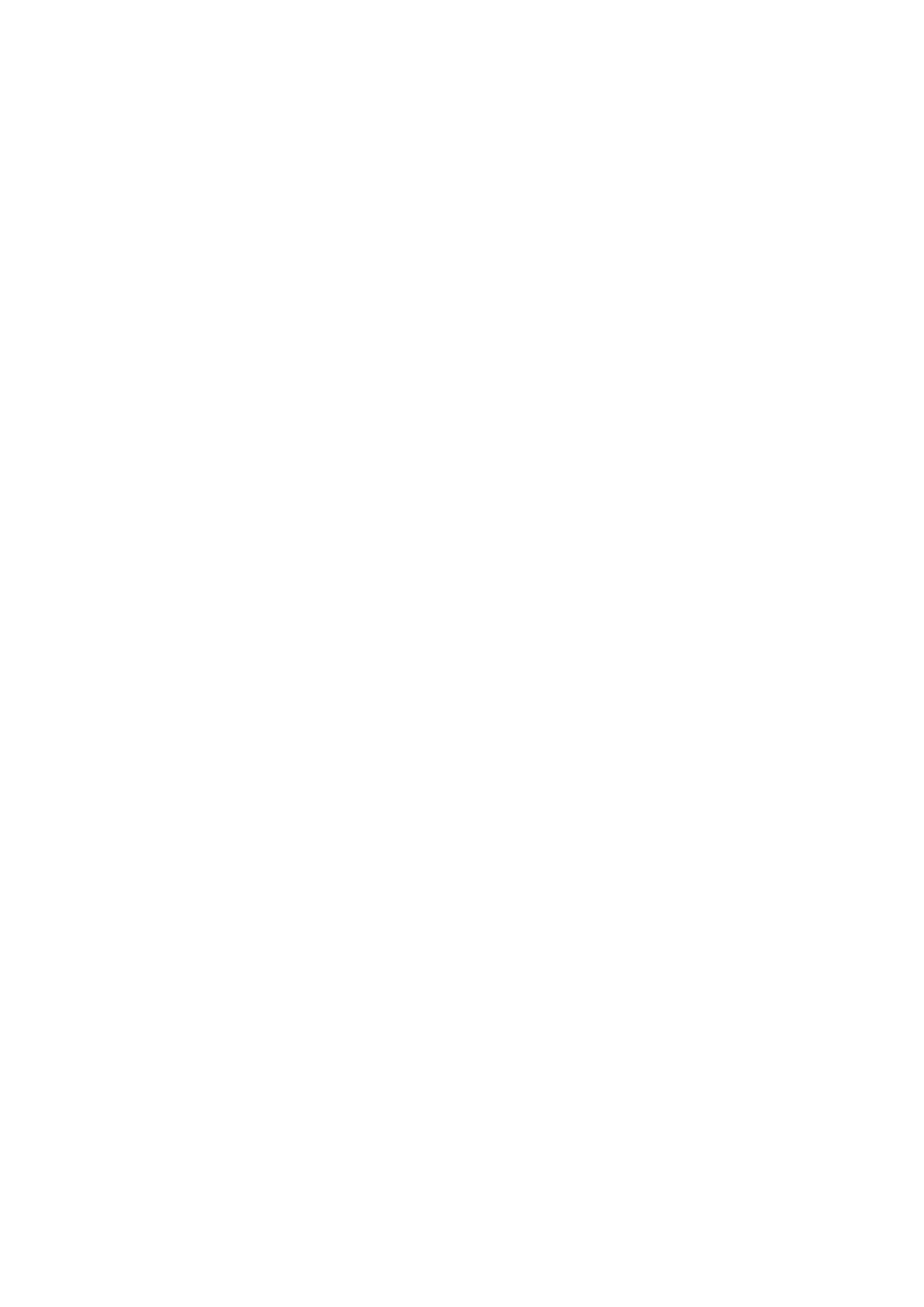# Education and Poverty

Edited by

Alfredo Gaete and Viviana Gómez

Cambridge Scholars Publishing

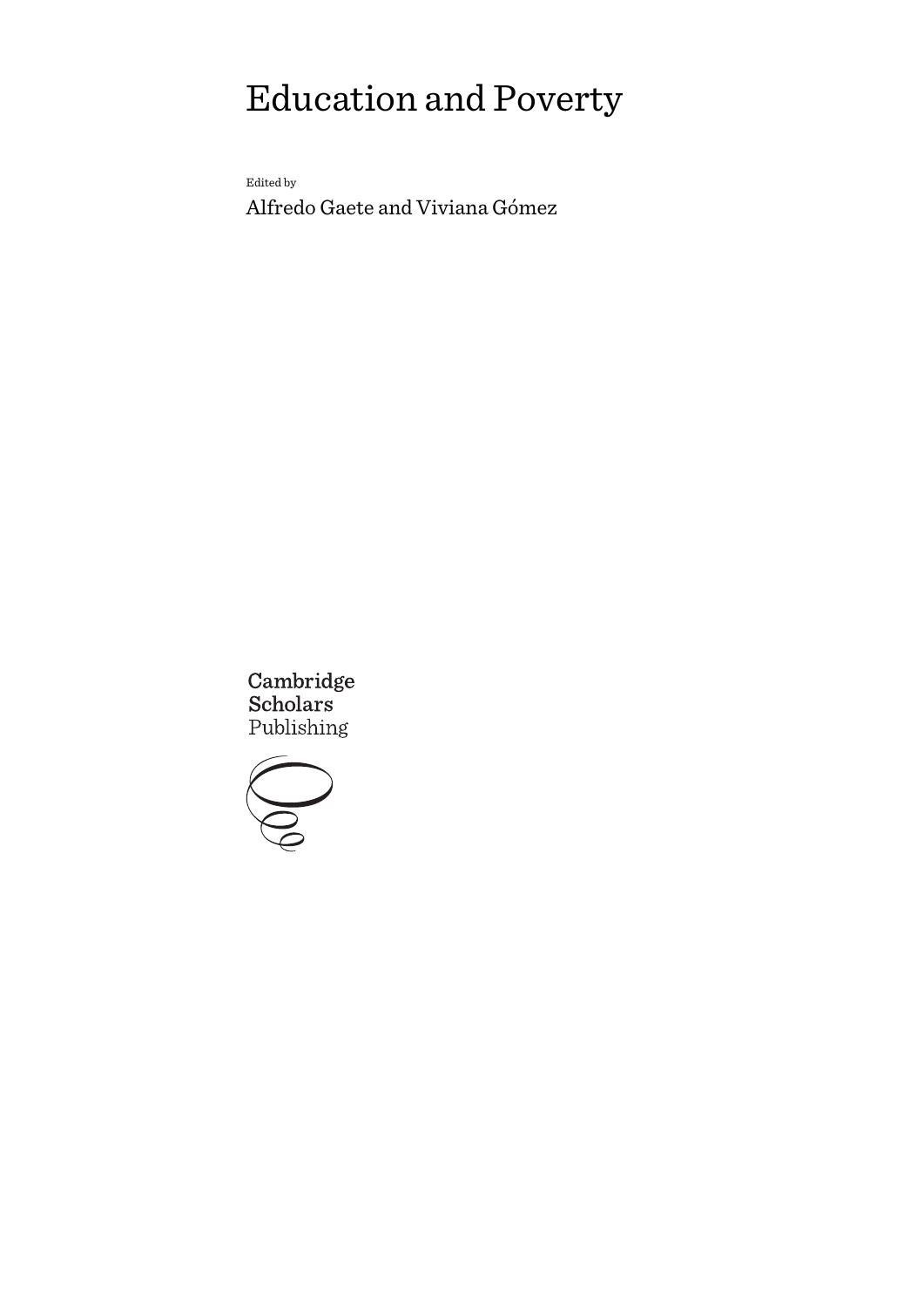Education and Poverty

Edited by Alfredo Gaete and Viviana Gómez

This book first published 2019

Cambridge Scholars Publishing

Lady Stephenson Library, Newcastle upon Tyne, NE6 2PA, UK

British Library Cataloguing in Publication Data A catalogue record for this book is available from the British Library

Copyright © 2019 by Alfredo Gaete, Viviana Gómez and contributors

All rights for this book reserved. No part of this book may be reproduced, stored in a retrieval system, or transmitted, in any form or by any means, electronic, mechanical, photocopying, recording or otherwise, without the prior permission of the copyright owner.

ISBN (10): 1-5275-3362-X ISBN (13): 978-1-5275-3362-2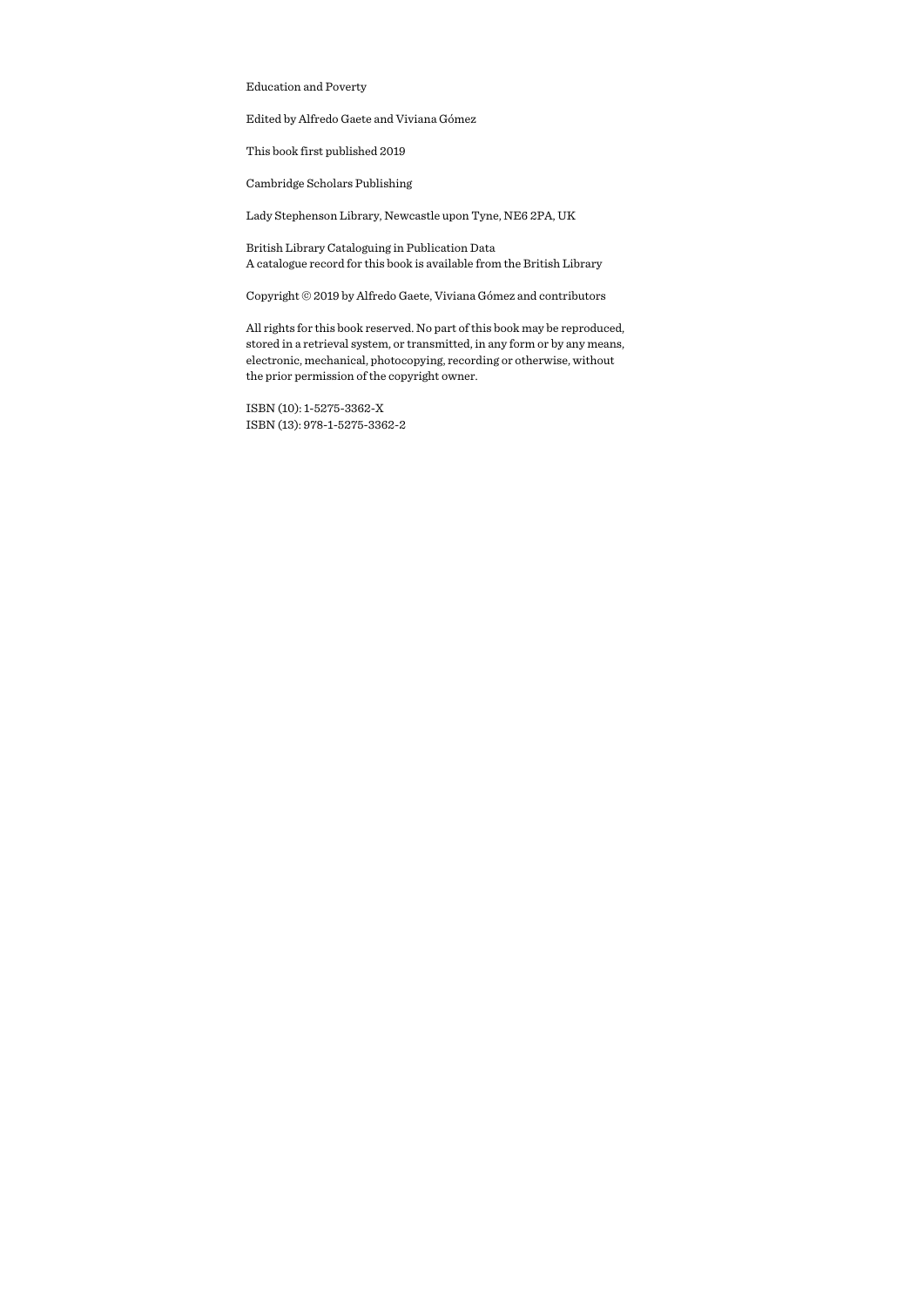## **CONTENTS**

| Key Issues in Education and Poverty |  |
|-------------------------------------|--|
| ALFREDO GAETE, VIVIANA GÓMEZ.       |  |

#### **Schools and Families**

| Gender, Space and the Developmental Cycle: Social Class and Education |  |
|-----------------------------------------------------------------------|--|
| in Bermondsey, Southeast London                                       |  |
| <b>GILLIAN EVANS</b>                                                  |  |
|                                                                       |  |

Mapuche Families and their Chilean Schools: Mapuche's Search for Education and Respect SEBASTIÁN DUEÑAS

#### **Life in Schools**

Chapter Three ........................................................................................... 49 Involvement, Ethnography and Situated Knowledge: The Teacher-Student Relationship in Schools Located in Poor Areas PATRICIA GUERRERO

Chapter Four ............................................................................................. 69 Does the School-Community Relationship Impact the Emergence of School Malaise? A Multiple-Case Study from a Social-Ecological Perspective M. FRANCISCA ÁLVAREZ, M. JOSÉ FERNÁNDEZ, P. ASCORRA, V. LÓPEZ Chapter Five ........................................................................................... 103

Disruptive Pedagogical Relationships to the Construction of the Learner Identity: Obstacles of the Pedagogical Practices on the Continuity of School Learning Trajectories of Underprivileged Learners CRISTINA JULIO-MATURANA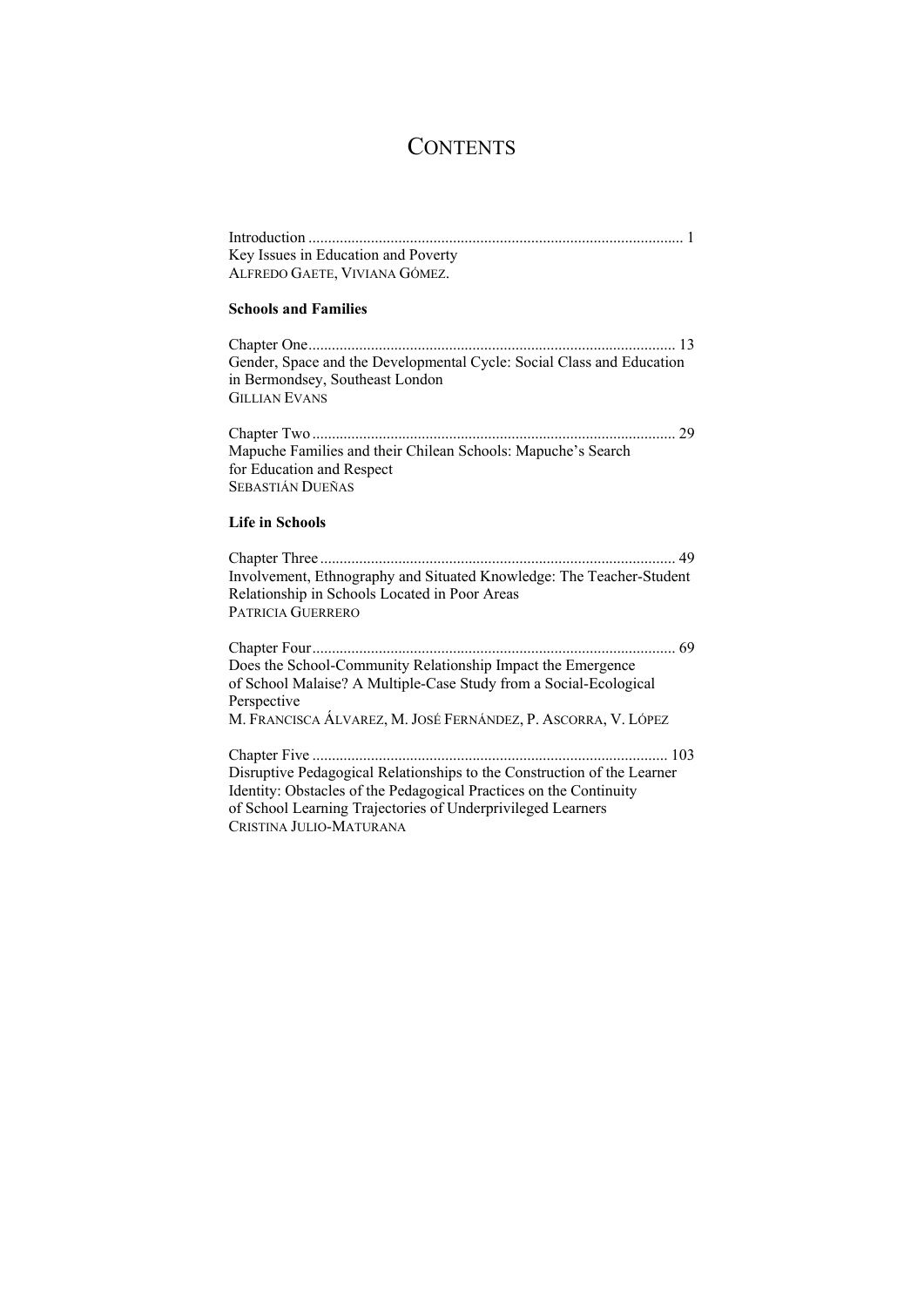| V1 | Contents |
|----|----------|
|    |          |

| Why do Students from Disadvantaged Backgrounds Acknowledge a<br>Superior Authority in History Teachers? Three Interpretative Hypotheses                            |
|--------------------------------------------------------------------------------------------------------------------------------------------------------------------|
| GUILLERMO ZAMORA, MARISA MEZA, PILAR COX                                                                                                                           |
| Technical and Instrumental Rationality of Technical Pedagogical Units<br>in the Araucanía Region's High Schools<br>JUAN MANSILLA, CLAUDIA HUAIQUIÁN, MANUEL MIERES |
|                                                                                                                                                                    |
| <b>Teacher Education</b>                                                                                                                                           |
| Inequality and Poverty: Their Powerful Effects on Society, Schooling,<br>Teaching and Teacher Education<br>DAVID C. BERLINER                                       |
| A New Focus on Social Class: Teacher Education in a Grossly<br>Inequitable Society<br><b>STEPHANIE JONES</b>                                                       |
|                                                                                                                                                                    |
| Teacher Educators' Beliefs about Poverty: Implications for Teacher<br><b>Education Programs</b><br>VIVIANA GÓMEZ, ALFREDO GAETE                                    |
|                                                                                                                                                                    |
| Teacher Education for Teachers who Work with Low-Income Students:<br>A Critical Literature Review<br>M. Beatriz Fernández                                          |
| <b>Social Justice and Inclusion</b>                                                                                                                                |
|                                                                                                                                                                    |

Between Equality and Difference: The Other in Teacher Discourse CECILIA ASSAEL, MARCO VILLALTA, ANDREA BAEZA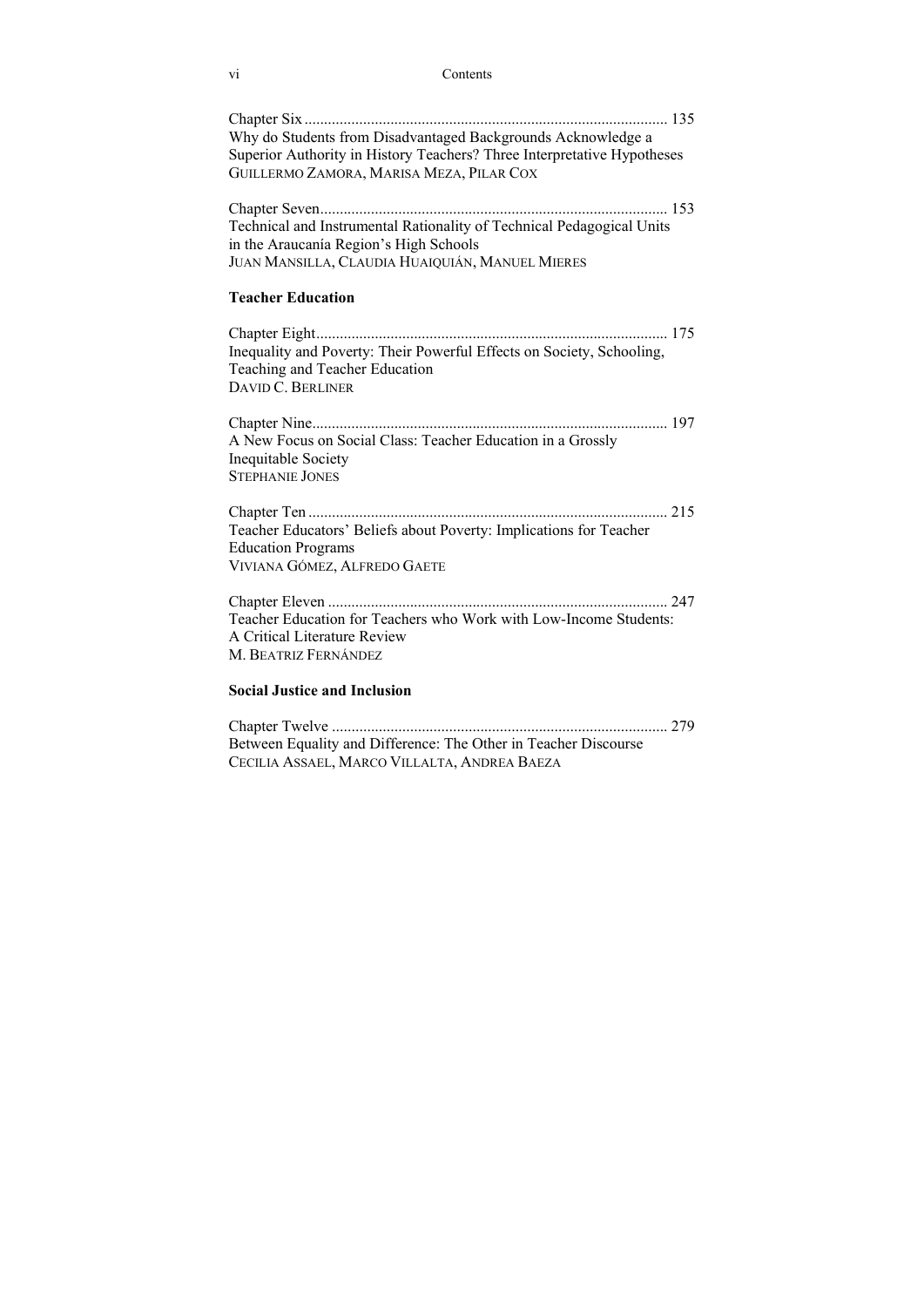| Segregation of Indigenous Students in the Chilean Educational System<br>and its Relation to Socioeconomic Segregation<br>ERNESTO TREVIÑO, J. PABLO VALENZUELA, CRISTÓBAL VILLALOBOS                           |
|---------------------------------------------------------------------------------------------------------------------------------------------------------------------------------------------------------------|
| Fair Practices: One Way of Meeting the Educational Needs of Students<br>at Universidad Católica de Temuco<br>J. PABLO BECA, PATRICIA A. MEJÍAS, PAMELA C. MERINO,<br>JESSICA L. NAVARRO, M. ANGÉLICA SALDIVIA |
| Art Educator Program of the Chilean Gendarmerie (GENCHI):<br>An Educational Arts Initiative Serving the Prison Population<br>PAULINA SARKIS                                                                   |
| Theatre Experience with Young People whose Fundamental Rights<br>have Been Violated: The Role of Education beyond School<br><b>IRIA RETUERTO</b>                                                              |
| Social Justice Accountability for Educational Leaders<br><b>GERMÁN FROMM</b>                                                                                                                                  |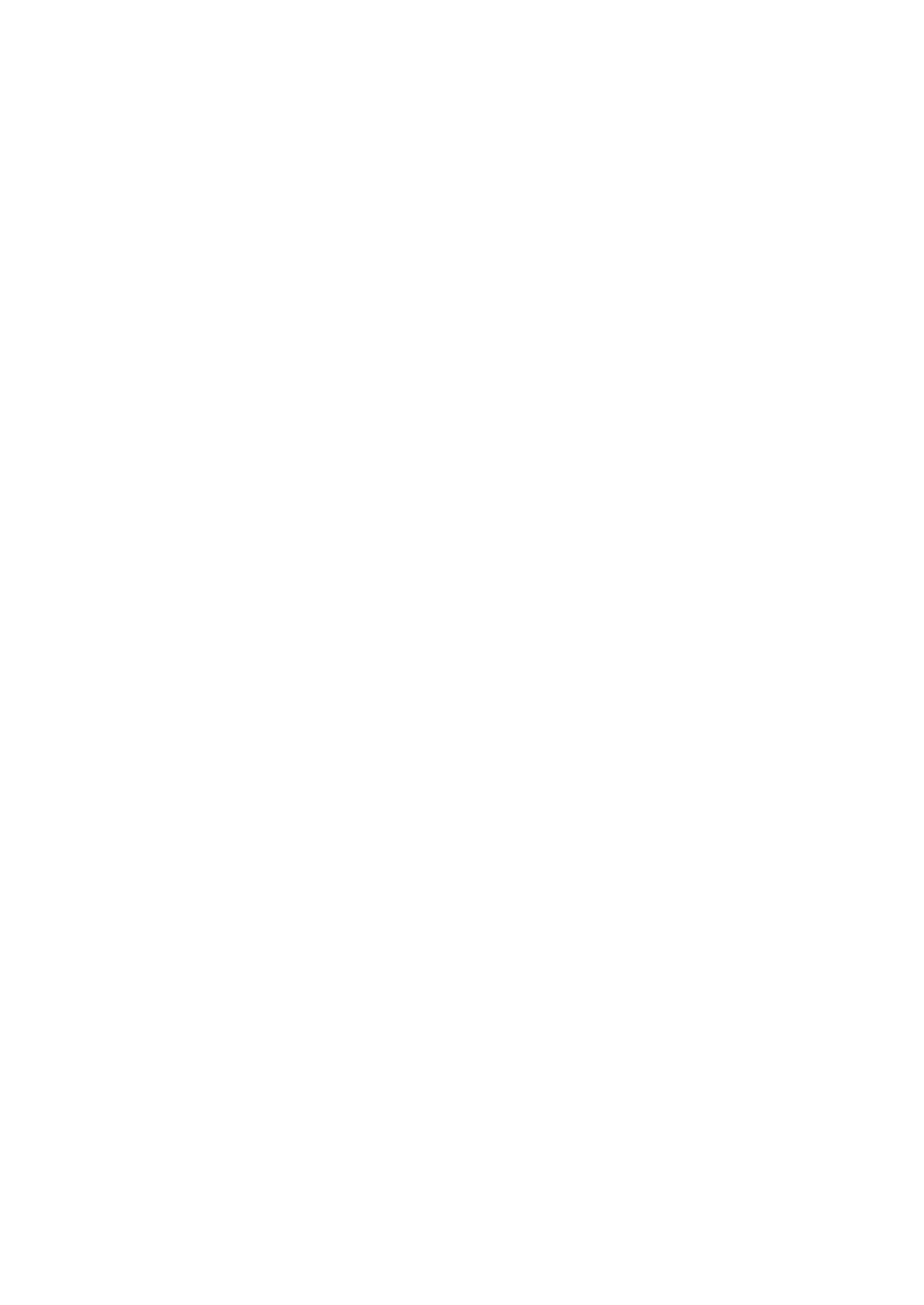### **INTRODUCTION**

# KEY ISSUES IN EDUCATION AND POVERTY ALFREDO GAETE AND VIVIANA GÓMEZ

This collection of works stems from discussions held during the *First International Conference on Education and Poverty*, which took place in January 2015 in Villarrica, Chile.<sup>1</sup> Its general purpose is to contribute to the understanding of the complex relations existing between education and poverty in the light of contemporary research and reflections carried out from different disciplines and theoretical approaches. While it does this mainly by delving into problems and challenges of the Chilean educational system, most of them are currently of international concern: What are the effects of recent public policies for reducing educational inequalities? How do privatization and other market-based education measures influence schooling in poverty contexts and teacher training programs? In what ways and to what extent can these programs take responsibility for improving low-income students' learning? How do ethnic and cultural differences relate to socioeconomic differences at school? What is exactly meant when it is said that teaching is a political act and that education has a social justice commitment? How is teacher education currently responding to the challenges underlying these questions – and how should it?<sup>2</sup>

Chile has one of the most unequitable and segregating educational systems among the OECD countries (Ministerio de Educación 2012; OECD 2013a; OECD 2013b). This state of affairs is due to a great extent to the neoliberal policies implemented in the country during the last decades – ever since the Constitution that the dictatorship imposed on the country in 1980, which changed the benefactor role of the state into a subsidiary role. On this new political scenario, the state transferred the educational task to municipalities and private agents by implementing a voucher system. A

 $\overline{a}$ 

<sup>&</sup>lt;sup>1</sup> Pontificia Universidad Católica de Chile, Campus Villarrica.<br><sup>2</sup> It is worth mentioning that, as many of the chapters were written in 2015, they have no references to works produced after that year.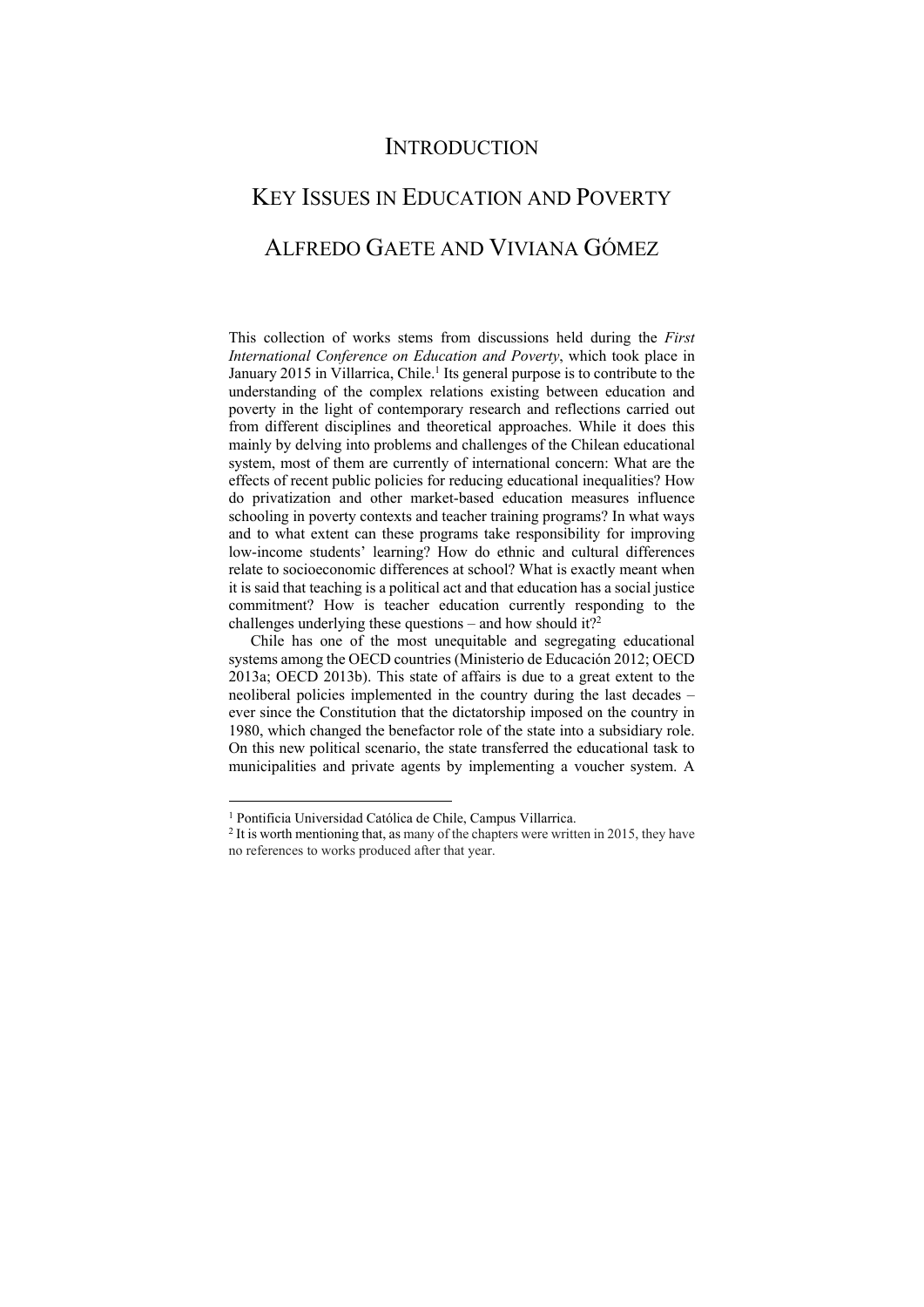#### 2 Introduction

market-based education system was thus inaugurated and later perfected through several modifications which deepened the effects of both the territorial and economic segregation already affecting the most disadvantaged social groups. All this ended up with a highly segregated school system in which the poor study with the poor and the rich study with the rich (see e.g. Rosas and Santa Cruz 2013; Valenzuela, Bellei, and de los Ríos 2011).

Segregation, together with low quality education, has led to low SES students' persistent academic failure and to an unacceptable achievement gap between the social classes (Agencia de Calidad de la Educación 2016; Rosas and Santa Cruz 2013). Several educational reforms and changes have been intended to mitigate this, but they have not succeeded in improving the students' learning and, even worse, there is evidence suggesting that many teachers lack the theoretical and practical knowledge required to teach the current curriculum effectively (CEPPE 2013) and to work in poverty contexts (Ferrada 2015).

The chapters of this book offer some refreshing thoughts on these issues. Berliner, Jones, Gómez and Gaete, and Fernández invite us to take very seriously the fact that teacher education must be revised and deeply transformed if we expect teachers to be able to deal effectively with their daily demands in poverty contexts. In his insightful analysis of the effects of poverty on society and education, Berliner analyzes some features of recent educational policy in the US and suggests certain skills that prospective teachers should develop during their preparation, stressing the ability to promote their students' success "by understanding, responding to, and influencing the larger political, social, economic, legal, and cultural context in which they live and work". We must, he thinks, have politically active educators ready to change "a society that desperately needs changing". A similar thought can be found in the chapter by Jones: "Teaching has never been, nor will ever be, a neutral act, but rather it is and will always be a political act". This applies also to the teacher educator's teaching. A goal of teacher education, Jones contends, is to support agents of change, which requires that teacher educators be themselves agents of change as well. But this is quite hard if they do not become aware of the impact their own prejudices and stereotypes have upon student teachers' professional development, as we note in our chapter (Gómez and Gaete). Teacher educators can easily overlook this, for we are human and, well, we know how tempting it is to see the mote in someone else's eye without noticing the beam in one's own. In this very same vein, Fernández points out the irony of criticizing teachers' deficit attributions to low-income students when one takes the same deficit-based approach toward the teachers. Her chapter provides us with an excellent literature review on how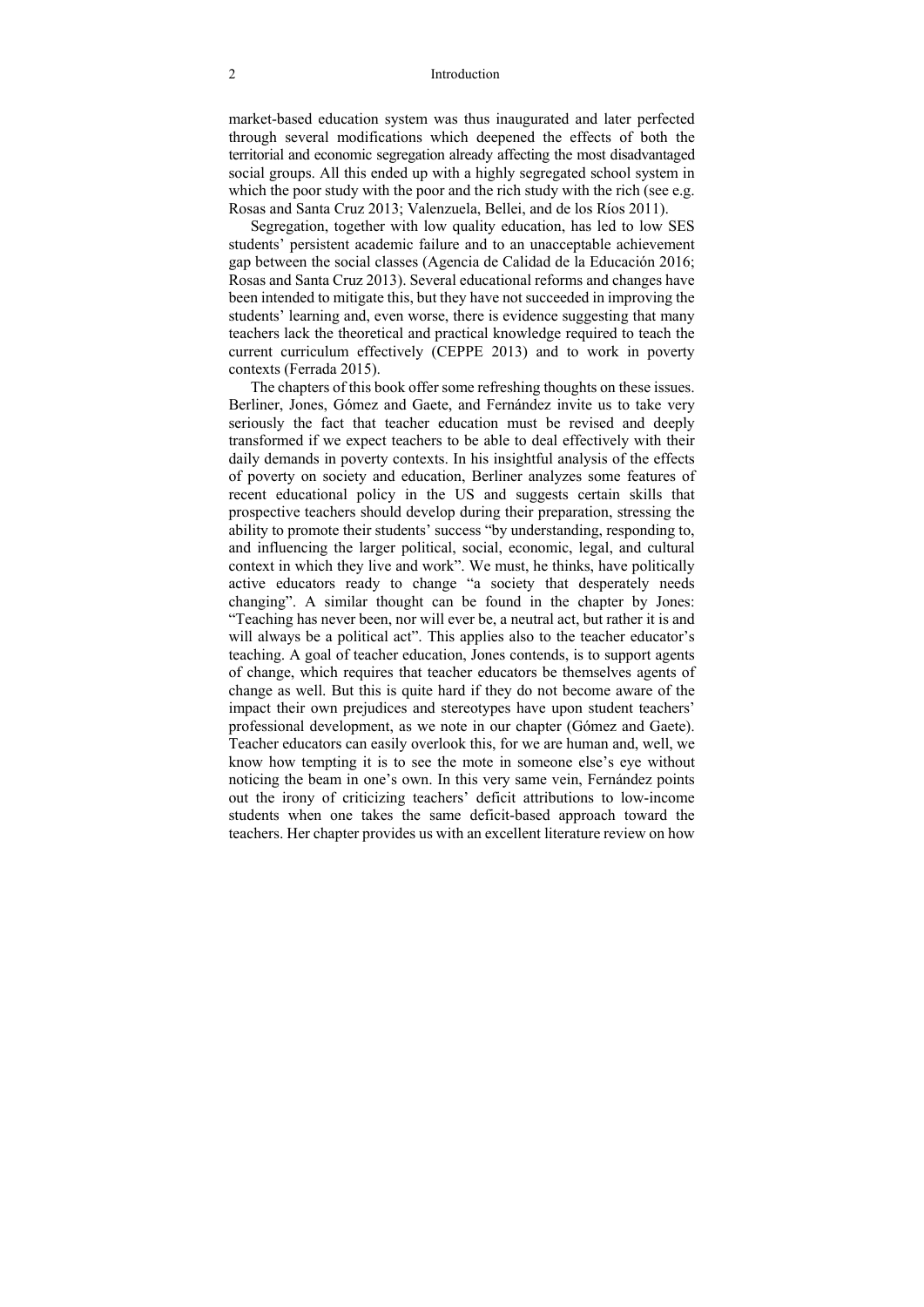the problem of teaching low-income students is framed and what teacher education strategies tend to be implemented, which, along with the other chapters just mentioned, makes us think that a common feeling has risen among educators that the time has come for discourses on the development of critical, reflective thinking in teacher education to be seriously put into practice. Beyond mere declarations, many teacher education programs are still focused on teaching contents and technical skills, without giving prospective teachers real opportunities to think about their practice and all the phenomena surrounding it. Actually, not all teacher education programs include poverty as an issue that must be explicitly problematized (Aragon et al. 2014; Hughes 2010; Ladson-Billings 2006). Why is this so? If reflection upon the problems of poverty is not fostered in universities, where will it be?

This question becomes particularly relevant if we consider that there might be a profound lack of critical thinking among teachers working in poverty contexts, as Fromm hypothesizes in his chapter and as it is suggested in the chapters by Jones, Dueñas, Assael, Villalta and Baeza, Evans, and Gómez and Gaete, which show that many teachers uncritically succumb to, and reinforce, the negative images society tends to construct of families experiencing poverty. Indeed, teachers tend to describe their low SES students' parents as if they were irresponsible or relatively ignorant citizens (or both), sometimes with questionable sexual practices or drug abuse behavior (or both), who do not care about their children's education and indeed fail to meet their taken-for-granted role of teacher assistants. In this picture, parents' low level of participation seems always a premediated decision due to their lack of commitment. We wonder to what extent teachers are aware of the reality they contribute to constructing by describing low SES families in this way. We also wonder how these totally unjustified conceptions are installed in schools and in the relations between schools and families, and to what extent students perceive them and are affected by them. At any rate, Álvarez, Fernández, Ascorra and López show in their chapter that parents' level of participation and commitment increases when the school is open to the community. Plus, feelings of belonging and integration produce an impact on people's well-being, both individually and at the social level. This must make teachers think about the kind of relation they want to establish with families and the effects that the way in which they talk about them have on such a relation.

Both Evans and Dueñas bring up in their respective chapters some tensions existing between home and school cultures, and in both cases the school happens to embody middle-class values that appear to clash with the families' values. Evans writes a wonderful ethnographic narrative that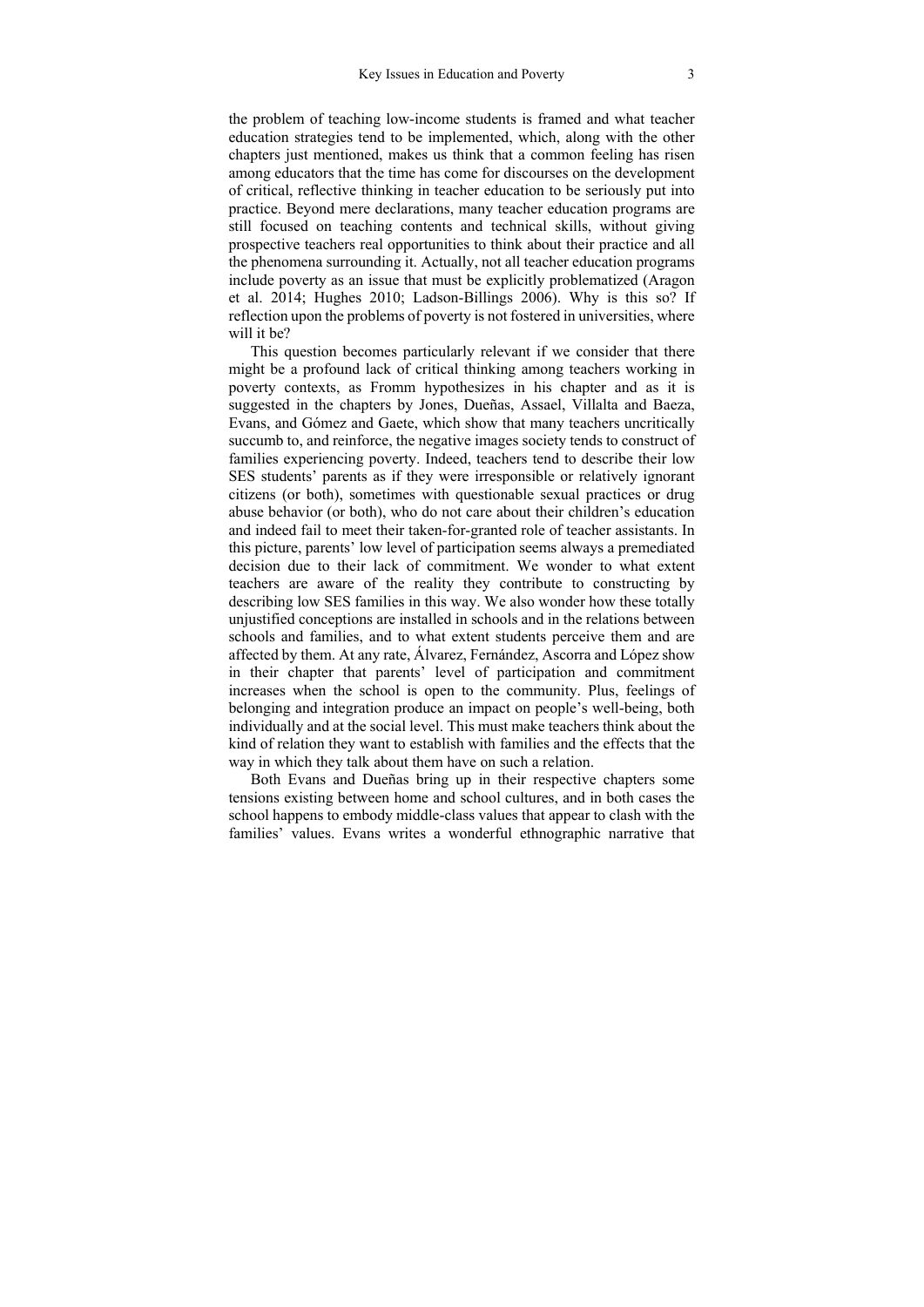#### 4 Introduction

submerges us in the turbulences of an English working class family surviving a troubled urban world, including the school and, more specifically, a school staff ready to blame the family for the failure of students at school. Evans points out some of the problems with this conclusion, one being that "it allows the school to wash its hands" of the failure. She also reminds us that learning is situational and why this is so important to bear in mind when we think of schooling. Dueñas, by means of ethnography too, shows how schools and Mapuche families on the coast of the Araucanía Region have differences in their views on childhood and parenthood, as well as conflicting expectations regarding the way schools and communities should interact with each other. The chapter ends with a discussion on how the school should become more sensitive to the culture and value the knowledge children bring from their homes.

Another theme that appears in several of the chapters is social justice and inclusion. Assael, Villalta, and Baeza tell us about the other in teachers' discourse by means of an interesting analysis on how educational policies derived from international agreements are interpreted by the actors that must implement them in the schools. They discuss the origins of these policies and their lack of integration and coherence. When every difference is addressed in a separate way, they warn us, comprehensive knowledge may be lost and differences can become a problematic field of intervention. In tackling these and other issues, they also present us with a theoretical discussion on inclusion, diversity, the construction of the other, normality, abnormality, difference, and identity. Their goal is to go into the conception of the *alter* teachers articulate in everyday school practice from the perspective of inclusion.

Treviño, Valenzuela and Villalobos analyze the segregation of indigenous students across schools in Chile and contrast this ethnic segregation with socioeconomic segregation. As international research shows, segregation leads to the maintenance or the accentuation of inequality. In Chile, ever since 1999, the levels of socioeconomic and academic segregation have increased systematically, and school segregation is higher than residential segregation in a large part of the country. In their chapter, the authors stress the negative effects of school segregation over students' processes of learning and socialization as well as over the development of social cohesion. The findings of their study suggest that indigenous students' segregation does not follow the same patterns of socioeconomic segregation, and contribute to a better understanding of the relations and interactions of social, cultural, and academic inequality in the country. The concentration of indigenous populations in rural areas, the low density of population in these areas, poverty, and the differentiation of indigenous and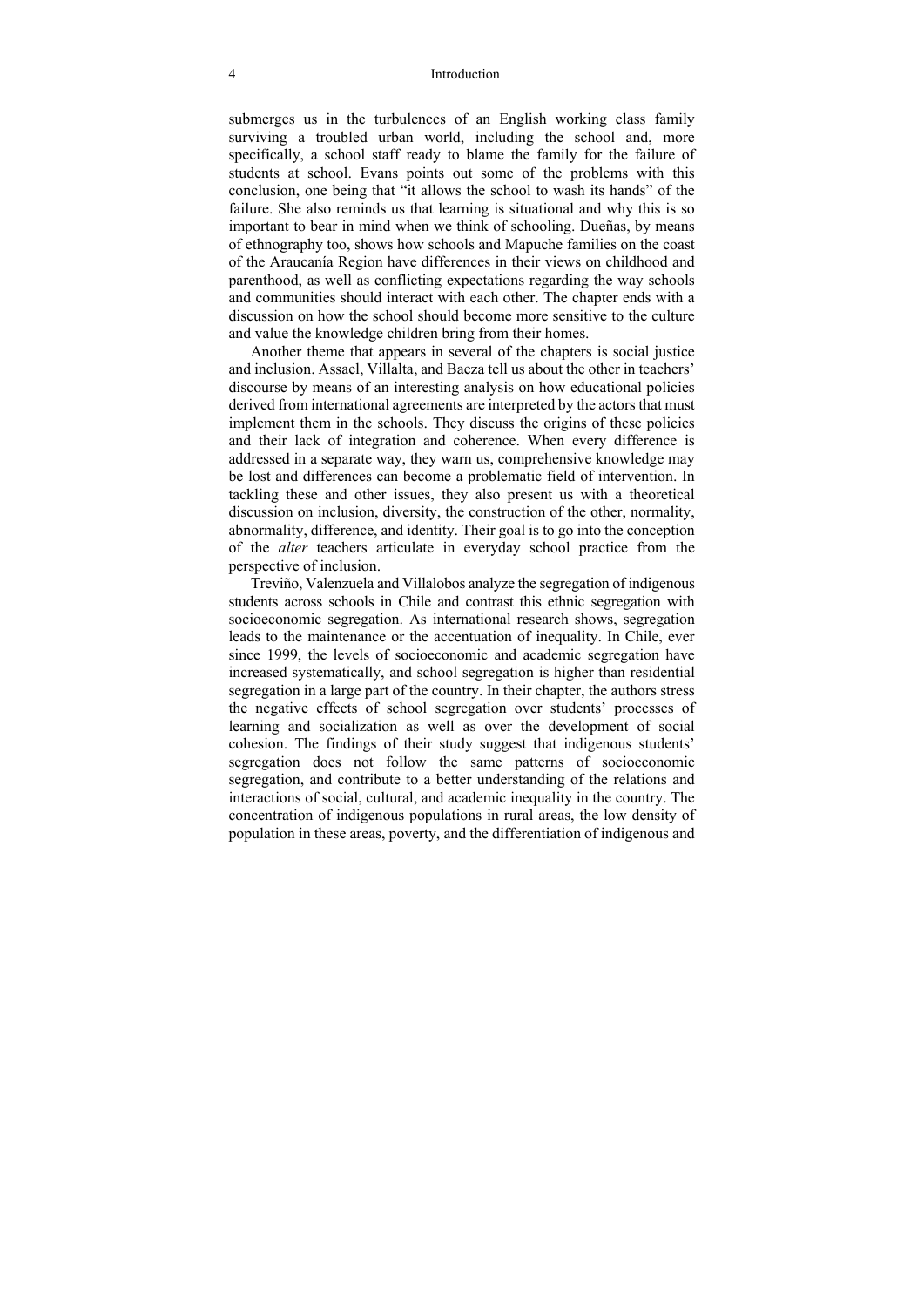non-indigenous sectors are some of the elements that might account for ethnic segregation. The researchers remark that these and other findings should be considered in order to design policies fostering interaction among students from different ethnic, cultural, and socioeconomic backgrounds. They also urge local authorities to push for plans and actions that help to break the link between poverty and ethnicity.

But the challenges of inclusion go far beyond the school. Beca, Mejías, Merino, Navarro, and Saldivia share with us a strategy they developed for attaining fairness in higher education teaching practices. They all belong to a university located in one of Chile's poorest regions. As a result of successive higher education public policies, the great majority of its students come from the lowest economic groups and, consequently, they have studied in schools that have not fully developed their academic capabilities (see Rosas and Santa Cruz 2013). In order to face this challenge, the university has implemented actions orientated to fairness in teaching practices, on the assumption that fairness involves more than simply allowing students from underprivileged backgrounds to enter the university. From the paradigm of action research, Beca and his colleagues present a case study in the context of this attempt to encourage new teaching strategies. The chapters by Sarkis and Retuerto also take us to inclusion and education outside the school. Both expound acting experiences among two highly excluded groups of society: people in jail and "institutionalized children". Sarkis presents an ethnographic study of a theater workshop in the penitentiary system that attempts to offer educational opportunities to the inmates. She analyzes the way in which acting succeeds in becoming a valued practice that deeply impacts the daily routine of the participating inmates and helps them develop important social abilities that were atrophied during imprisonment. Through descriptions of the prison's environment and culture, in combination with excerpts of interviews, Sarkis reveals the meaning of the theater workshop for the inmates and suggests how this space allows for trial and error and the possibility to collaborate with other people. Retuerto's chapter tells us about a theater experience developed with children protected by the National Children and Juvenile Service (SENAME). She positions her reflection in three territories that, in her view, belong to the periphery: poverty, social education, and territoryapplied theater, suggesting that educational drama workers actively assume their role as potential drivers of change and provide significant experiences that foster resilience. She also calls attention to the stigmatizing notion of the "vulnerable" and the historical, naturalized prejudice it helps to maintain in Chile – the linking of poverty, psycho-social damage, and delinquency. We also present some considerations about this very negative notion in our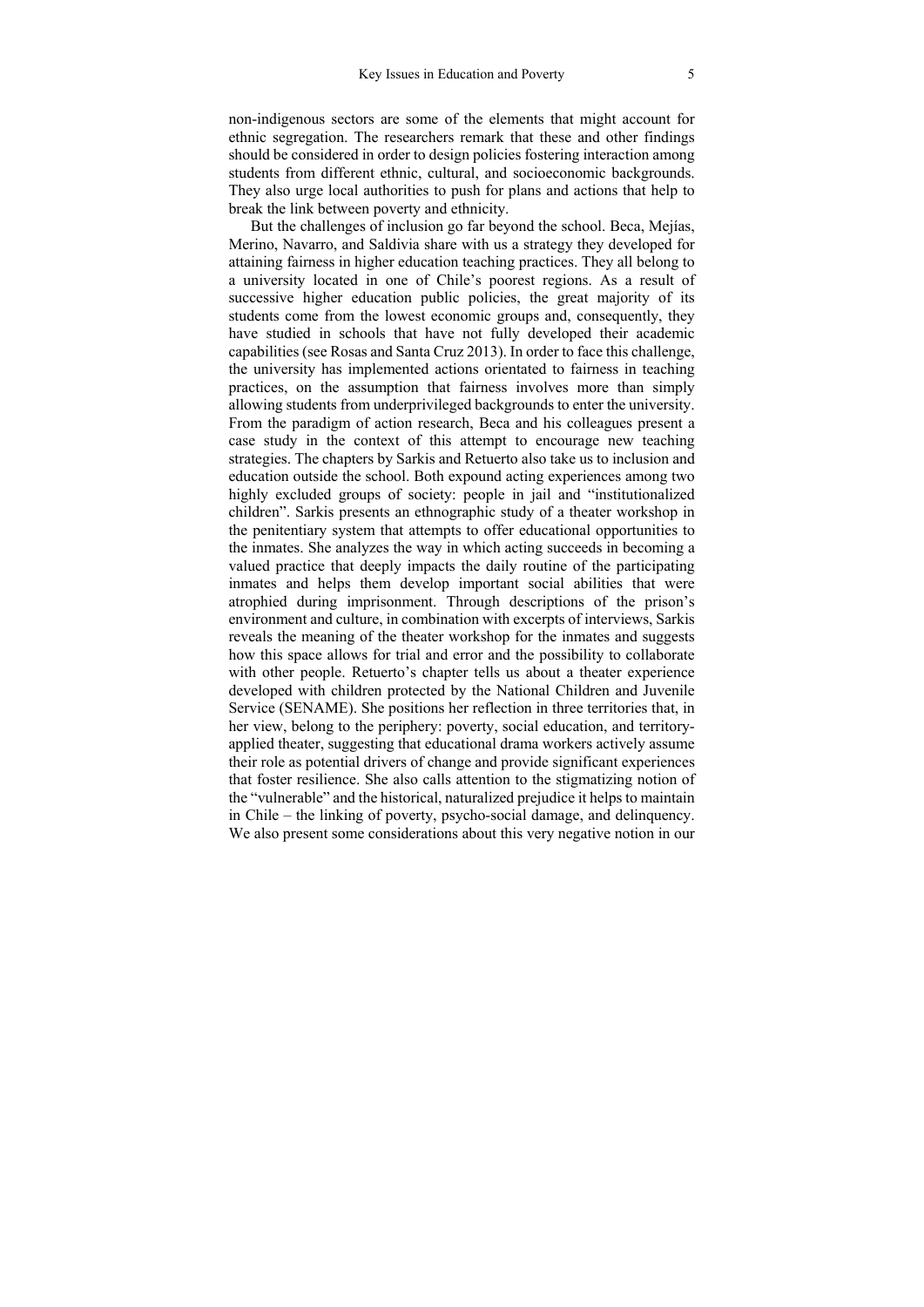chapter (Gómez and Gaete), hoping to cast doubts on its suitability in education.

The chapter by Fromm takes us back to school. He discusses how social justice can be understood from a three-dimensional model nurtured by economic, cultural, and political insights, and points to the difficulties of achieving real social change in schools, due to the state demands stemming from the utilitarian accountability paradigm (and, again, the inadequate preparation of teachers). Schools have discrimination mechanisms that keep groups of people in disadvantageous conditions (the poor, ethnic minorities, LGBT students, and children with disabilities). Under the regime of the utilitarian accountability paradigm, with its standardization of teaching and assessment, the guides and programs fail to address social diversity and narrow down the understanding of local possibilities, leaving educational leaders under a lot of pressure. The same paradigm is criticized by Berliner in his chapter. He argues that standardized test scores are strongly affected by sociological rather than instructional variables and, consequently, neither teachers nor school administrators should accept them as valid ways of measuring their professional competence. We believe that the obsession for standardization and accountability has to do with an even deeper or more general framework which Mansilla, Huaiquián, and Mieres discuss in their chapter, namely, the modern turn to instrumental rationality. In this framework, the ends are eaten by the means: educators need to be efficient, no matter for what purpose. The question about the purpose of education is seen as a sort of philosophical caprice. In contrast with the call for political action in schools and teacher education institutions, the focus is on how to get things done as quickly, cheaply, and standardized as possible (something that reminds us of the McDonaldization of society, of course; see Ritzer 1983). Policy takes over politics: we stop thinking where we are going because we are too busy trying to find the right vehicle. Mansilla, Huaiquián, and Mieres show us how this modern frenzy for instrumental thinking in education is expressed in the schools' excessive attention on the administrative-bureaucratic level and the control of tasks, to the detriment of pedagogical processes and the quality of education.

Other aspects of the life in schools and the relationships between teachers and students can be found in several chapters. Zamora, Meza, and Cox share the results of a very interesting study on teacher authority with low SES students who pointed out that their History teacher was the most significant figure of authority at school. They argue that authority is not an intrinsic characteristic of teachers but a consequence of a certain social relationship with the students, and suggest three ways to explain students' choice for History teachers: the institutional value of History in the Chilean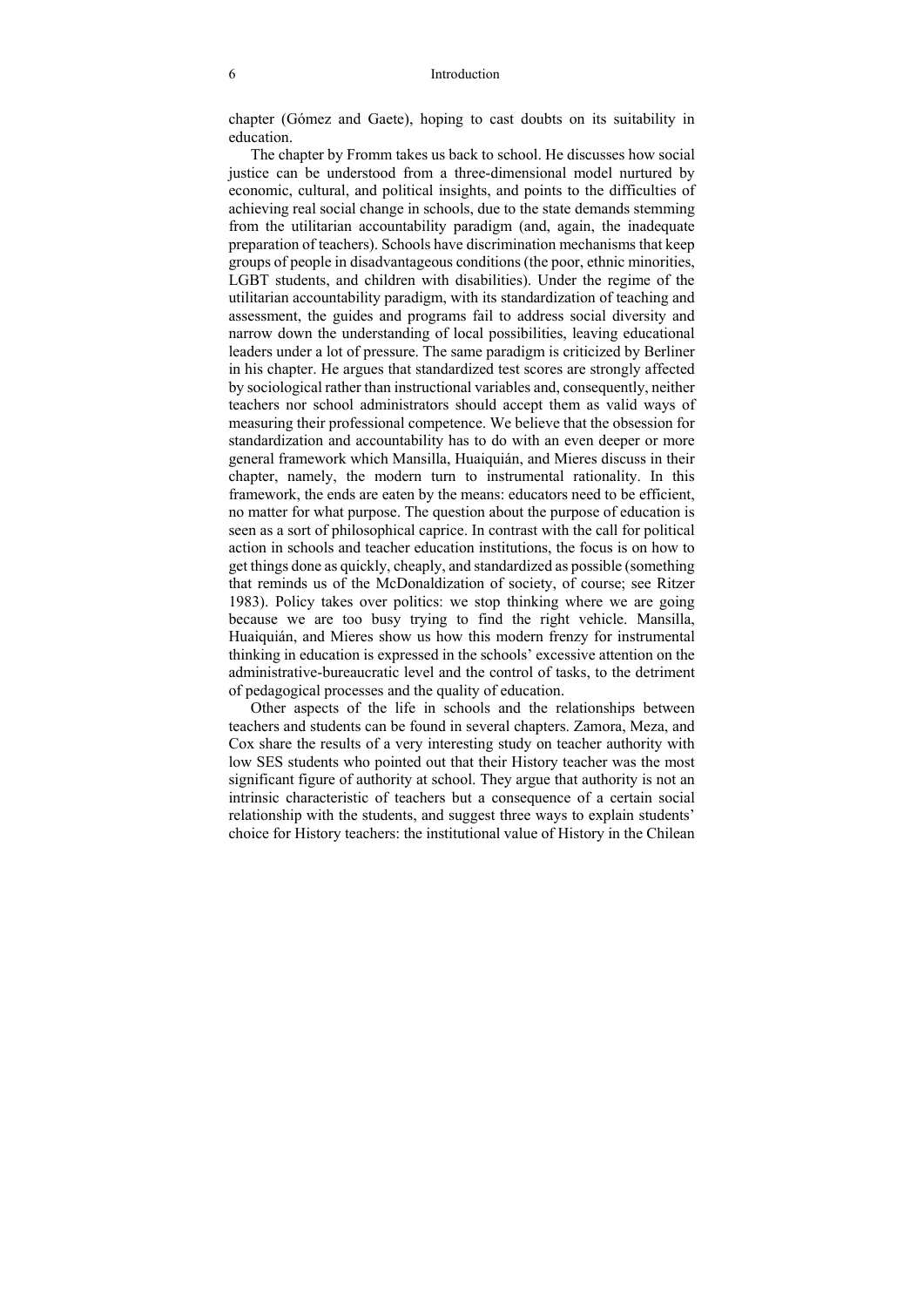educational system, the fact that History teachers teach contents that are both relevant and understandable for the students, and the fact that these teachers explain to them "the rules of the game", putting themselves in a highly visible form of authority. Julio writes on the pedagogical practices that interrupt school learning trajectories of children from underprivileged families in their early years, through narratives of the pedagogical relationships made by the children themselves. She argues that school dropout may be caused by certain situations that are triggered in the school system and, to an extent, can be regarded as a process of exclusion due to the failure of the school – a silent process linked to economical, sociocultural, material, educational, political, and symbolic barriers as well as to the shaping of children's identity. In particular, she refers to a form of working at school that restricts the role of the learners to a highly passive performance, in an environment almost fully controlled by the adult. In a situation reminiscent of Freire's (1996) banking education, the teacher has all the knowledge and all the power and the learner is passively limited to listening, watching, obeying, and copying. Finally, Guerrero presents a study carried out in a formerly very prestigious school that had stopped receiving the elite children of the community and begun to serve children whose families were experiencing poverty. Among other things, she found that teachers had problems in recognizing positive features in their current students. She also notes that it is both important and urgent for teachers to have more time to work and be with their colleagues, especially to meet and share experiences, improve their practices, and overcome their difficulties. Actually, a lack of time and other bad working conditions are two of the reasons the rate of teacher attrition is so high in Chile and other countries (Gaete et al. 2017). So fixing this might not only provide a way for teachers to overcome the defensive strategy of devaluing the students and their families to sustain their self-worth, as Guerrero suggests, but also a way to stop teachers from leaving the profession.

Last, but not least, it is worth remarking that for all the undeniable connections existing between poverty and education, attempts to fight segregation, inequality, and other problems of poverty simply by means of educational policy are doomed to fail. Poverty is a matter of social injustice and, consequently, education is just one of many social factors that can either combat or perpetuate it. Bad education is itself a consequence (although also *part* of the cause) of a morally unacceptable social structure, and in that regard we should avoid falling into the bad habit of conceiving it as the ultimate solution for all the problems of poverty. As Evans warns us in her chapter, this (mis)conception of education can easily lead us to neglect the question about why certain social groups are relatively poor in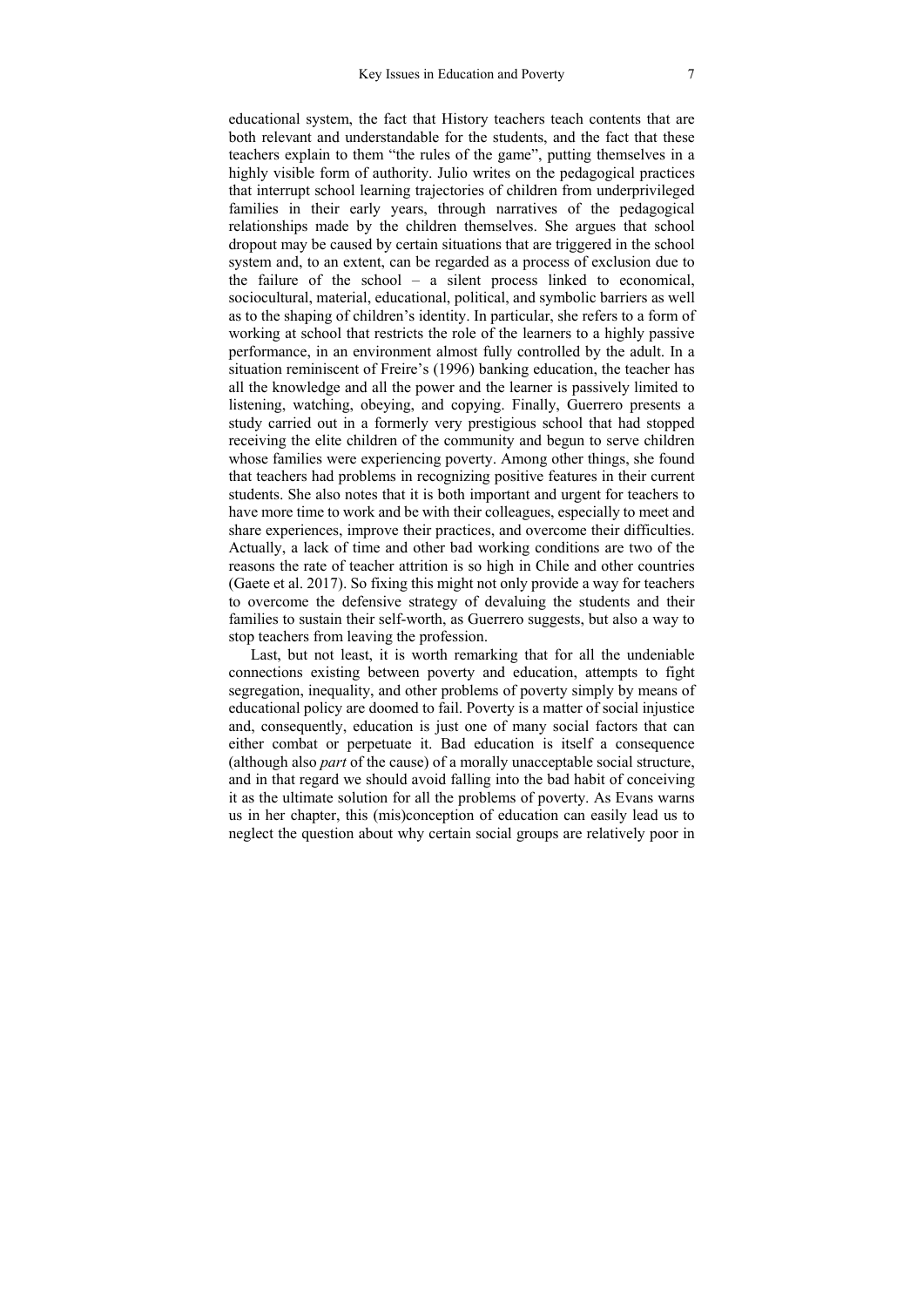the first place – a question whose answer cannot, in fact, be reduced to a merely educational explanation. We need to activate questions about employment, about the history of the working class, about what is going on culturally in working class communities, about what has happened to them historically, and about this whole social structure in which some people are clearly more privileged than others. Here we also follow Jones' inspiring reflections in her chapter: "Poverty is an effect of the systemic problems in our society: unregulated corporations, unregulated financial institutions, wages too low to sustain family life, local and state governments sacrificing tax revenue to corporations and the most wealthy citizens, a focus on competition, and a deplorable societal attitude toward a collective good [...]". These and other expressions of our ill-conceived social organization should be defied by any person who realizes these and the many other problems it yields, but especially by educators. For even though education should not be pictured as a magic cure for all the problems of poverty, it remains the case that one of its main goals is to build the kind of society we would like to live in. As educators, we cannot lose sight of how each of us contributes to reproducing the evils of our social structure, much less think that changing things is not in our hands. We hope this book can contribute to waking up our criticism and our political commitment to stop the injustice that, after all, we ourselves have created and, consequently, we ourselves can and must stop.

#### **References**

Agencia de Calidad de la Educación. 2016. *Resultados educativos 2015.*  Retrieved from:

http://archivos.agenciaeducacion.cl/Presentacion\_Resultados\_Educativ os\_2015.pdf

- Aragon, A., S. Culpepper, M. McKee, and M. Perkins. 2014. "Understanding profiles of preservice teachers with different levels of commitment to teaching urban schools." *Urban Education* 49 (5): 543- 573. DOI: 10.1177/0042085913481361.
- CEPPE. 2013. *Servicio de Asesoría en Formación Inicial Docente* (ID: 307- 4-L113). Informe final.
- Ferrada, D. 2015. "El ejercicio docente en contextos de alta vulnerabilidad y diversidad territorial, cultural y lingüística." *Docencia* 56: 37-46.
- Freire, P. 1996. *Pedagogy of the oppressed* (revised edition). New York: Continuum.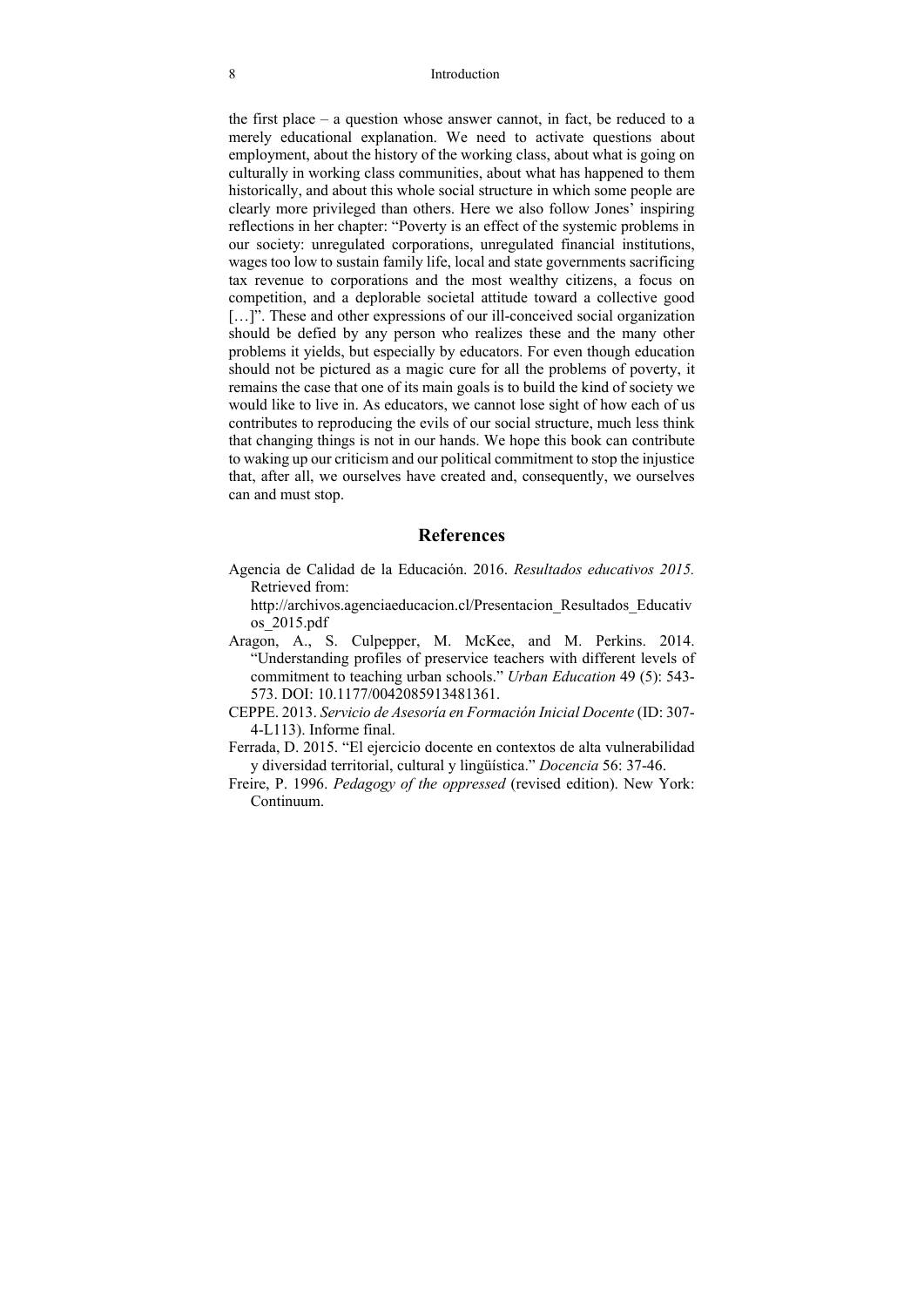- Gaete, A., L. Castro, F. Pino, and D. Mansilla. 2017. "Abandono de la profesión docente en Chile: Motivos para irse del aula y condiciones para volver." *Estudios pedagógicos (Valdivia)* 43 (1): 123-138.
- Hughes, J. A. 2010. "What teacher preparation programs can do to better prepare teachers to meet the challenges of educating students living in poverty." *Action in Teacher Education* 32 (1): 54-64.
- Ladson-Billings, G. 2006. "It's not a culture of poverty, it's a poverty of culture: The problem with teacher education." *Anthropology and Education Quarterly* 31 (2): 104-109.
- Ministerio de Educación. 2012. *Medidas de segregación escolar: discusión para el caso chileno*. Centro de Estudios del Mineduc. Retrieved from: https://centroestudios.mineduc.cl/wpcontent/uploads/sites/100/2017/06/A1N12\_Segregacion.pdf
- OECD. 2013a. *Chile. Policy priorities for stronger and more equitable growth*. Better Policies Series. OECD Publications. Retrieved from: https://www.oecd.org/chile/chile-policy-priorities-for-stronger-andmore-equitable-growth.pdf
- OECD. 2013b. *Los países se están dirigiendo a sistemas educativos más equitativos? Pisa in focus 25*, 02. Retrieved from: https://www.oecd.org/pisa/pisaproducts/pisainfocus/pisa%20in%20foc us%20n%C2%B025%20(esp).pdf
- Rosas, R., and C. Santa Cruz. 2013. *Dime en qué colegio estudiaste y te diré qué CI tienes. Radiografía al desigual acceso al capital cognitivo en Chile.* Santiago, Chile: Ediciones UC.
- Ritzer, G. 1983. "The 'McDonaldization' of society." *The Journal of American Culture* 6 (1): 100-107.
- Valenzuela, J., C. Bellei, and D. de los Ríos. 2011. *Segregación escolar en Chile. Fin de ciclo: Cambios en la gobernanza del sistema educativo*. Facultad de Educación, Pontificia Universidad Católica de Chile y Oficina Regional para América Latina y el Caribe UNESCO.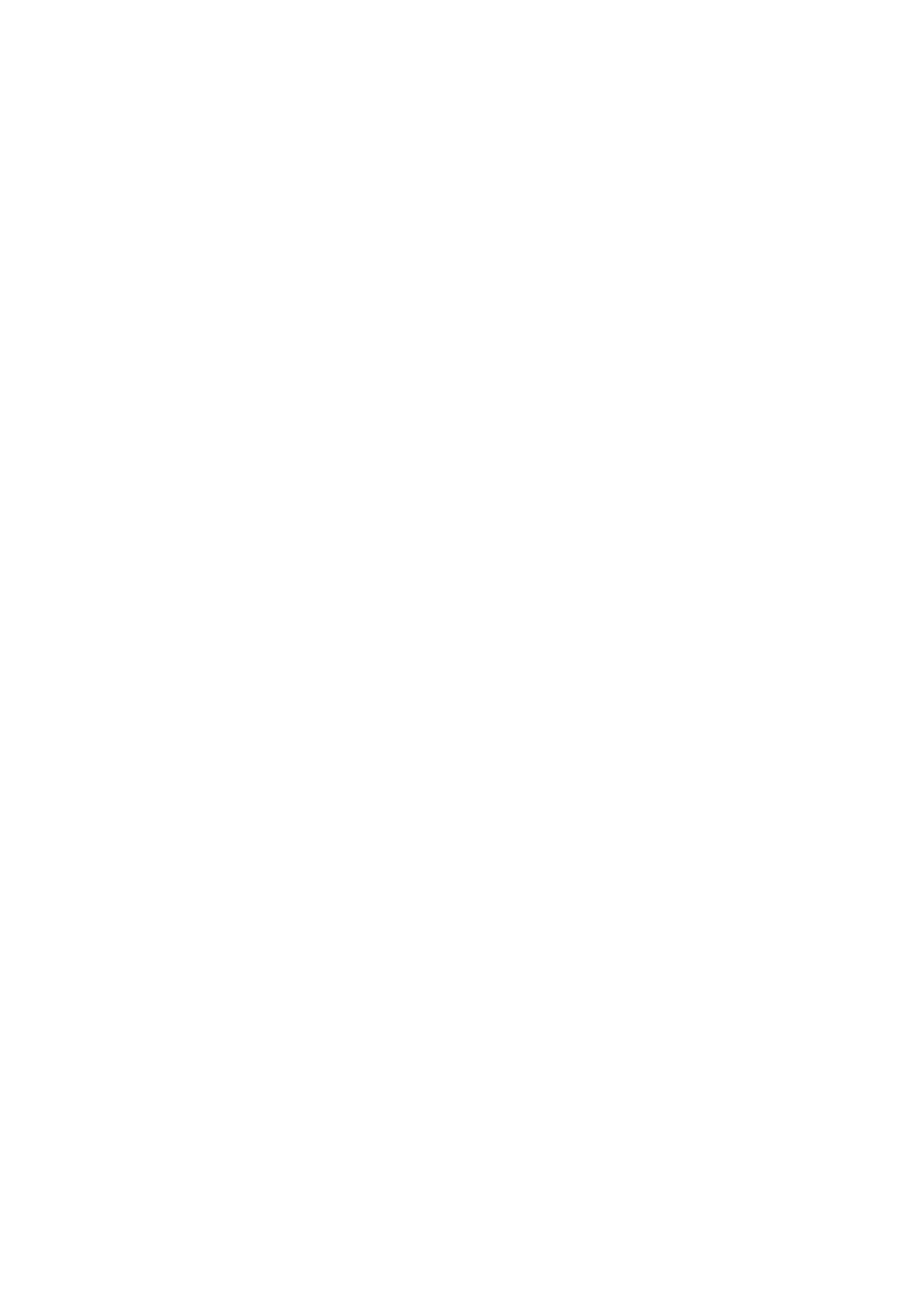## **SCHOOLS AND FAMILIES**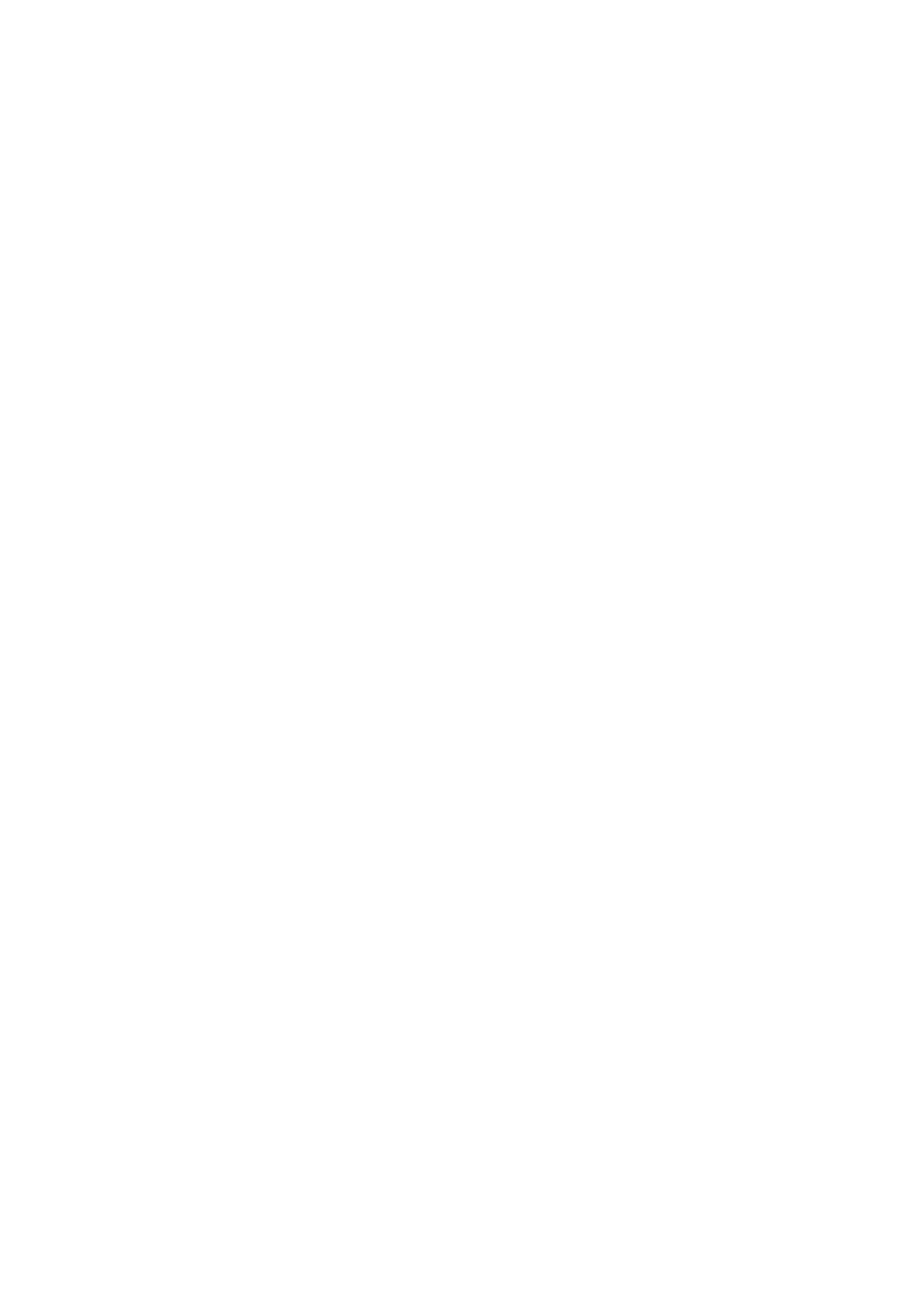### CHAPTER ONE

## GENDER, SPACE AND THE DEVELOPMENTAL CYCLE: SOCIAL CLASS AND EDUCATION IN BERMONDSEY, SOUTHEAST LONDON

### GILLIAN EVANS

This chapter is divided into two parts. In the first I present an ethnographic case study. This allows me to explain the relationship between childhood, social class and gender in a predominantly white working class neighbourhood of London. The case study is taken from my fieldwork research in Bermondsey, which is an area characterised by the historical legacy of the famous riverside docklands of central southeast London (Evans 2006a). In the second part of the chapter, I build on the case study to ask what the current and on-going controversies about educational attainment and the white working class can tell us about the transforming cultural politics of Britain at the beginning of the 21<sup>st</sup> century.

My concern at the outset is to make it clear that a focus on the white working class is not the same as a backlash against multiculturalism (Edwards et al. 2012). Rather, it is, an invaluable lens through which to analyse the transforming relationship between social class, race and multiculturalism in Britain (Evans 2012b). At a time when the working class in Britain is becoming increasingly fragmented along racial and ethnic lines (Evans 2017), we must not lose sight of what is it that black, white and Asian working class people share in common in Britain. It is this shared, multiracial history and the awareness of struggles that are shared in often increasingly difficult circumstances that makes it necessary to place an analytical focus on the political and economic as well as social and cultural features of a shared class position. Without this, it becomes difficult to think of what it might be that unites, for example, young black and white men growing up in similar urban neighbourhoods, under shared conditions of relative disadvantage.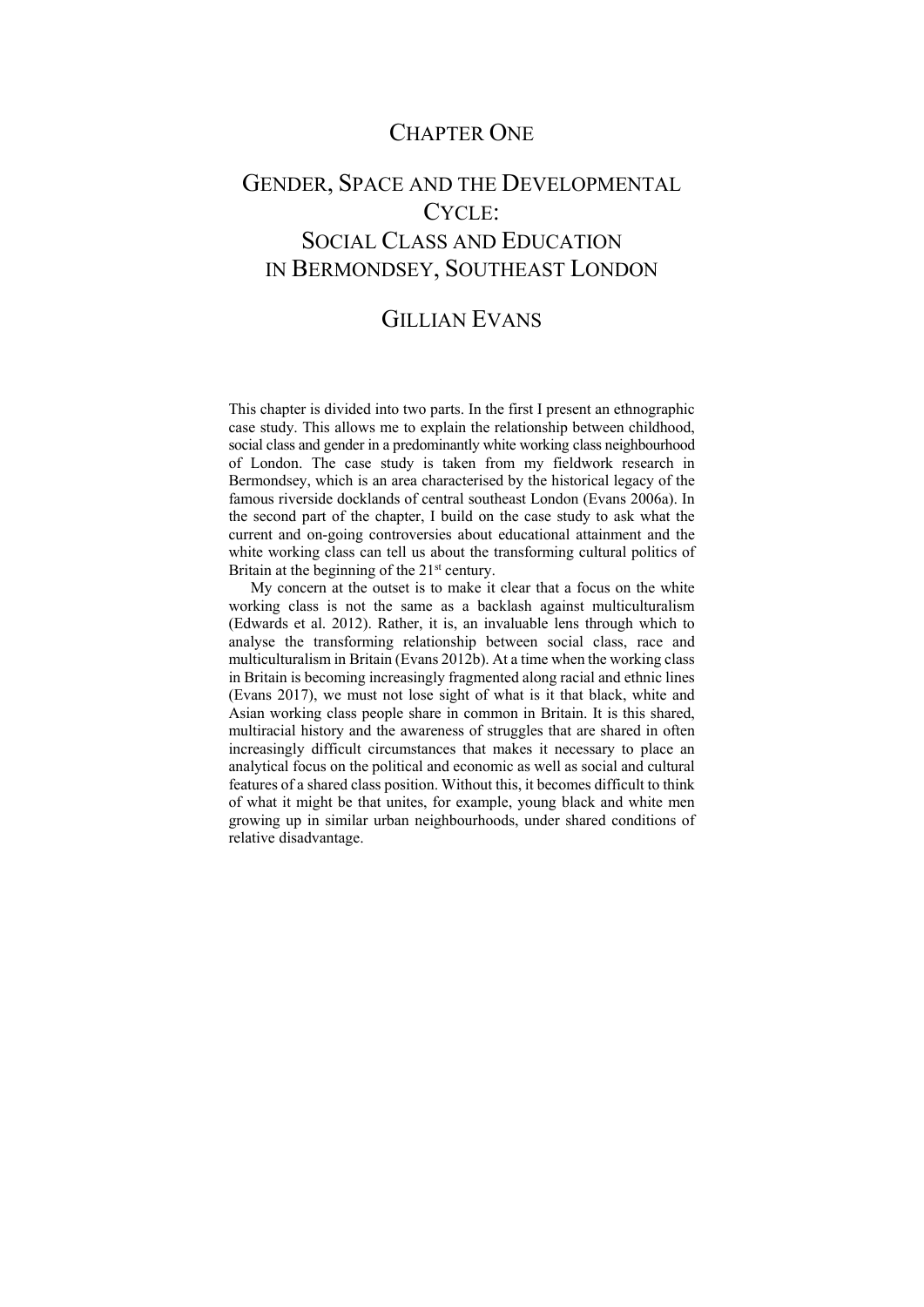#### **The Case Study**

Tom was a lively, freckle-faced ten-year-old boy. He lived with his mum, step-dad and young sister, Mary, in a small two-bedroom housing association flat on an old estate in Bermondsey, the post-industrial docklands of southeast London. Pete, Tom's step-dad, was a dustman. He was a strong, but peace-loving man who wanted nothing more than to provide for his family, and to lead a quiet life. Tom's mother, Ann, was a housewife; she kept, as they say in Bermondsey, a tidy home, but struggled to manage the household in the way Pete expected her to. Like an increasing number of Bermondsey women of her generation, Ann "liked a drink" and had developed a drugs habit, using cocaine with friends from the pub where all kinds of drugs were freely available. Living on a dustman's wage meant that spare cash was hard for the family to come by, and Ann, desperate to get "nice things" for the kids and to "keep up with the Joneses", started secretly selling cocaine to make "a bit of extra on the side". Before long the family was in big trouble: Ann had got into debt to her supplier and then had to confess to Pete that she had let him and the kids down.

Disapproving of the trouble his mum was causing at home, and often in trouble himself at school, Tom was due to leave primary school in a year's time, barely able to read and write. Why was this? It seems incredible that at the beginning of the  $21<sup>st</sup>$  century a significant number of children in Britain—one in five at primary school level—are still leaving school with little or no basic skills (Ofsted 2012).

Tom was a bright and lively boy. He had no statement of special educational need, and he clearly had ambitions: occasionally he talked of being a policeman, which his mother teased him about, because policemen are not popular in Bermondsey, and after hearing a programme on the radio about what it is like to go to university, Tom had asked his mum if he could do that one day. She had told him that he could do anything he wanted if he put his mind to it, but in private, Ann was not sure whether what she had told Tom was true. She knew that all the odds were stacked against him, that she was in trouble herself, and that he was already always in trouble at school.

The problem in Tom's classroom, at the local school, was that he was one among a small group—there was no more than five or six of them—of badly behaved and disruptive, sometimes violent, boys who caused a lot of trouble, and constantly distracted the teacher's attention from what she was getting paid for—to deliver a curriculum, and teach the day's lessons. Sometimes, up to 80% of the teacher's energy was spent on trying to manage these boys' behaviour so that they might settle down, and appreciate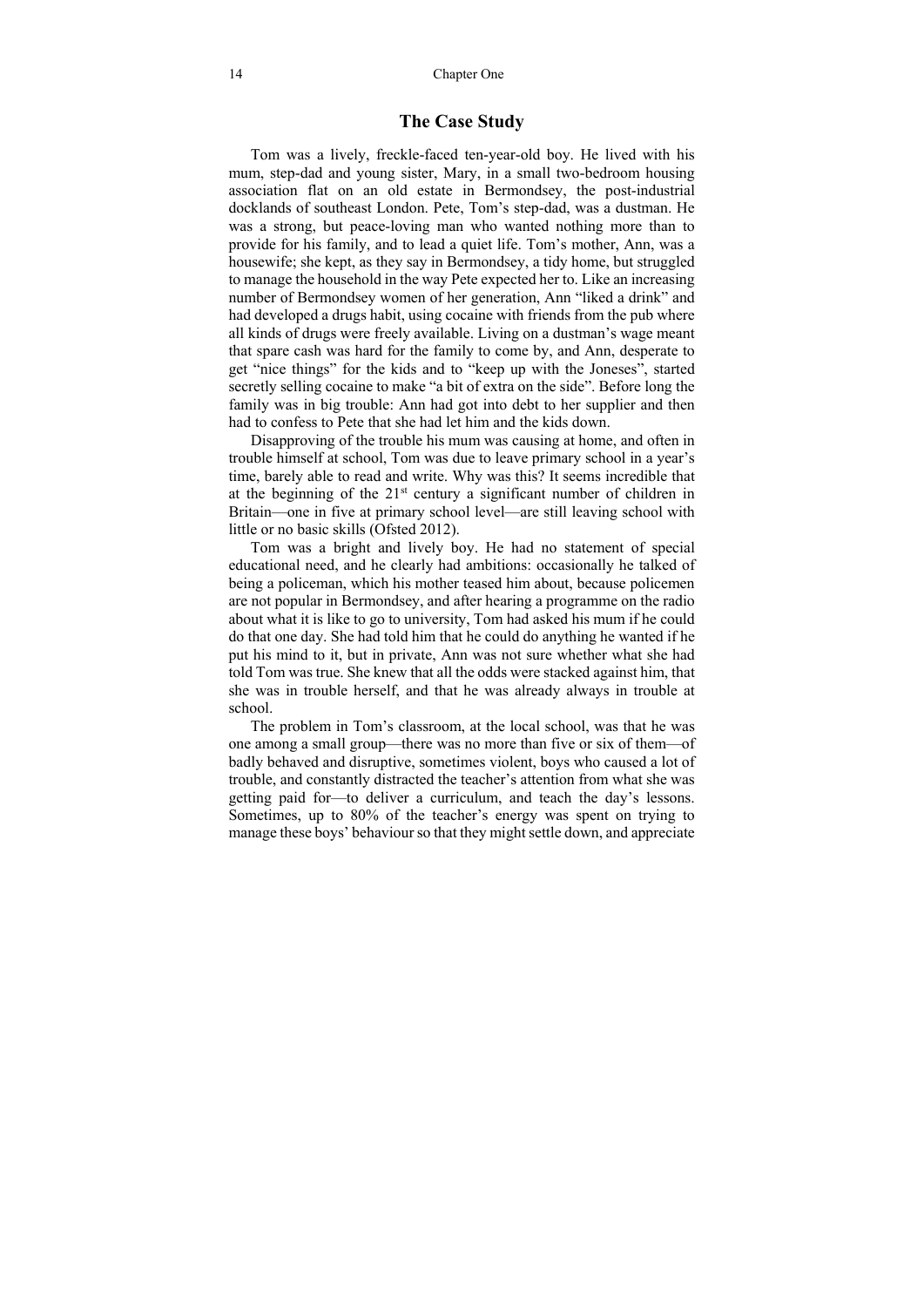the value of learning something at school. The teacher's focus on the disruptive boys meant that the majority of other children in the class, those who were well behaved and who wanted to learn, did not stand much chance, because their learning was always being interrupted. Meanwhile, the teachers despaired, because without the support of senior staff the problems caused by the behaviour of disruptive boys was getting worse and worse, to the point that ten and eleven-year-old boys were beginning to think that they were the ones who ruled the school.

All the boys in the small group of five or six badly behaved boys had mothers or main-carers whose ability to care for them was, like in Ann's case, disrupted by the struggles they faced in just surviving and trying to raise a family in a predominantly working class neighbourhood. While Ann battled alone with her drugs problem, another mum found it virtually impossible to make ends meet, and had to work all the hours of the day on a low wage without family support, leaving her no time to spend with the children who ended up being cared for by their older sister who was just seventeen, and who resented the burden. All these disruptive boys had, then, disrupted parents or carers, which led to what the teacher called "an unhealthy level of independence". In other words they were not sure whom they could depend on, and were turning to themselves, and each other. Only in private could the boys admit to their teacher, whom they respected because she never gave up on them, how angry they were about being let down by people they ought to be able to trust.

It is not surprising, then, when school staff wondered about who was to blame for the failure of particular boys to learn well at school, that they often blamed what they called "problem families" where, it was said, that children were not being cared for properly. There are several problems, however, with this conclusion. Firstly, it was easy for the teachers to assume that the disruptive boys were also badly behaved at home. In fact, in my experience, Tom was "under manners" at home, because he respected his parents' discipline. At home, away from his friends at school, Tom was a complete mummy's boy. Often sitting on his mother's lap to steal a kiss, and joke with her, Tom would tease her as far as he dared before running away when she threatened to clout him. Spending time with Tom at home made me realise that despite the troubles the family was having, Tom was relatively safe there as a ten-year-old boy away from the peer group at school. The often violent, disruptive behaviour that teachers despaired of at school was, then, something to do with the social situation that boys were able to create at school. This really helped me to understand that learning, and therefore, behaviour, is deeply social and always situational (Evans 2006a; Lave and Wenger 1991). Young children and, indeed, all of us, as adults, are learning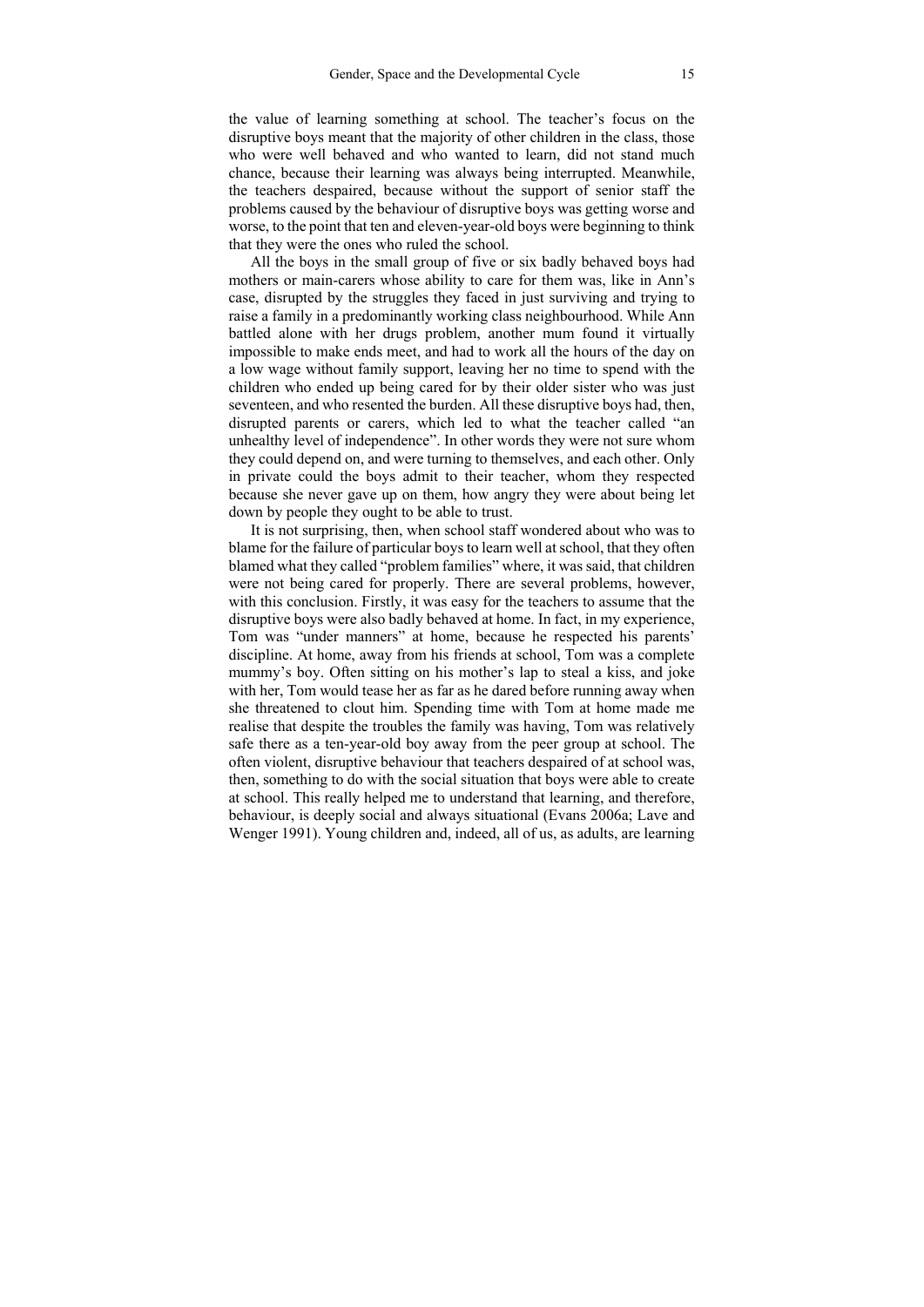all the time what the difference is between who we imagine ourselves to be, and who we are expected to become in all the various situations of life that we find ourselves in. This is why any anthropological study of childhood and education must be grounded in a rigorous theory of human learning (Toren 1990; 1999). An anthropological theory of learning makes possible a critical analysis of taken-for-granted assumptions about human behavior, and helps us to understand that what it means to be a child and young person at any time, in any place – whether at home, at school, or on the street – is always socially structured, culturally valued and personally embodied to highly specific kinds of ways (Montgomery 2008).

The second problem with assuming that so-called problem families are the cause of particular boys' failure to learn, and to behave well, is that it allows the school to wash its hands of the boys, and their parents. This is probably the most tragic failing—the institutional one. At least in a good school a boy who has the odds stacked against him at home can find a new horizon, an alternative perspective, and an orientation towards the world in which only the very best is expected of him. In a failing school he is limited to working out what survival means on all fronts—at school, among his peers, and at home. Blaming parents without supporting them is a failure to support the child. After all there is no such thing, anywhere, as a family without problems. The only real difference between families in Britain is the emotional, financial and educational resources they have available to them to work their problems out. In this sense, as Reay's work clarifies (2004), we might think usefully of emotional capital as a useful addition to Bourdieu's understanding of social class as the index of a range of investments in various social, educational and cultural capitals.

The third problem with Tom's school scapegoating problem families is that it avoids the fact that because of its own chronic institutional problems it was *also* failing the boys. These boys were, then, being failed twice: once at home where one or both parents were struggling for various reasons to meet their children's needs, and then, once again, in a school that did not have in place any system for containing the boys' disruptive behaviour, never mind addressing the reasons for it. From this point of view the boys were not being properly cared for at school either. No wonder they were not learning well. Also, in failing to get the disruptive boys under control, the school was, as well, failing to meet the needs of other children from working class families—those children who were relatively well behaved and ready to learn, but who got very little attention from a distracted and often distressed teacher. These children were quite often entertained by the clowning of the disruptive boys' antics, but sometimes they were also silently enraged, withstanding, day after day, the onslaught of a small group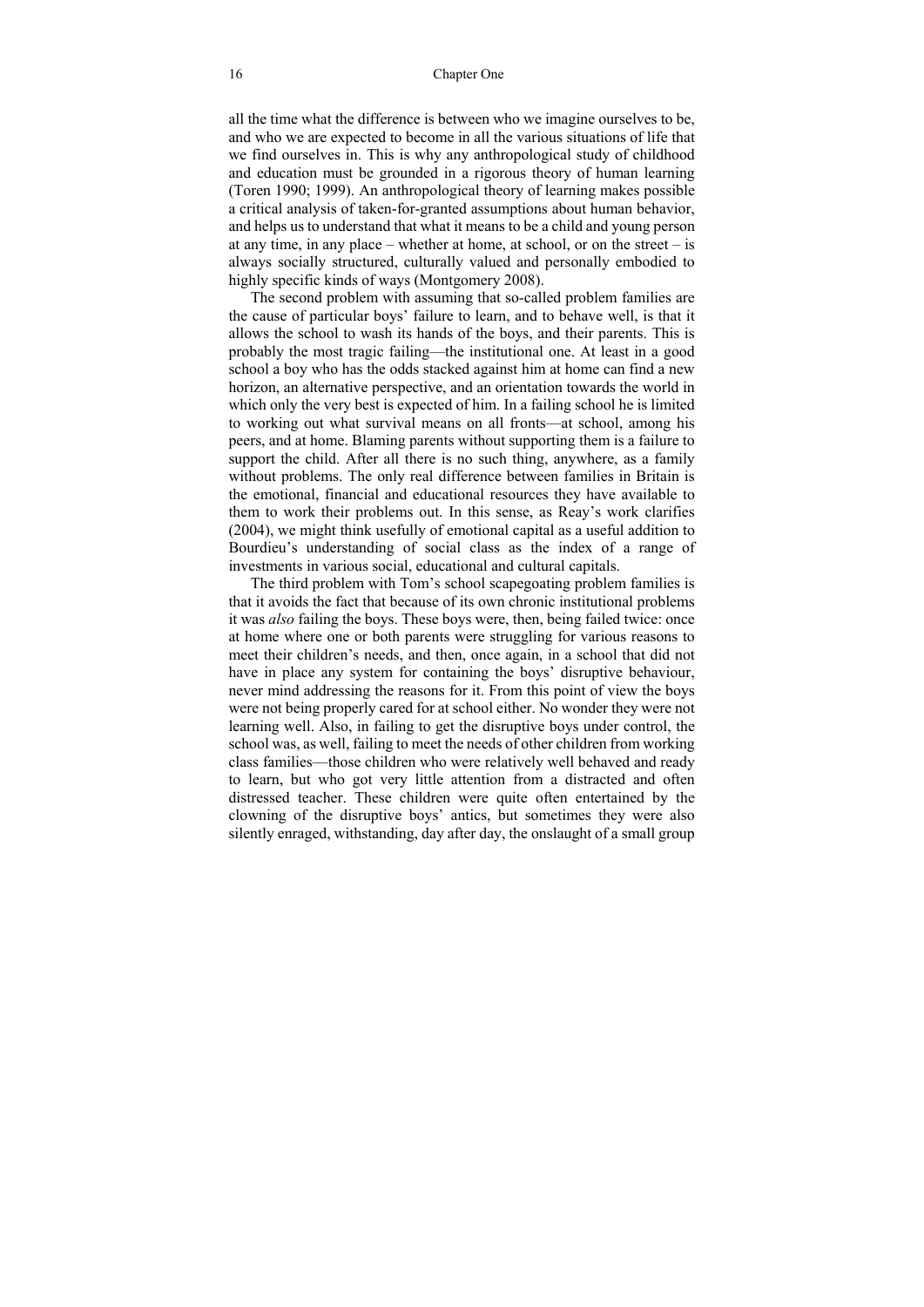of boys whose relentless disruption of the class and intimidating behaviour in school undermined everyone's chances of success.

Even if this were the end of the analysis it would at least be something to acknowledge that so-called "problem families" are not the simple cause of children's failure to do well at school in working class neighbourhoods. Putting the focus also onto failing schools makes it possible for us to understand something more about how the odds come to be stacked against different kinds of working class children. And, in support of schools, we need to ask whether, even if they had all the answers in place, they would get the funding they need to deliver on solutions. For now, what we still need to understand is the part of the analysis in which it becomes clear that boys are failing worse than girls, and that white working class boys are doing worst of all compared to any other group of young people in the country (Strand 2008).

#### **White Working Class Boys**

First, the difference between boys and girls. Tom's sister, Mary, was a brilliant reader, at least three years ahead of Tom even though she was at least three years younger than him. Why was this? Surely if Tom came from a problem family then Mary, who came from the same family, should have been failing at school too. The difference between Tom and Mary was that Tom was allowed to play out in a neighbourhood where tough boys ruled. On the street Tom had to leave behind his "mummy's boy" attitude, and become a different kind of ten-year-old boy, a boy who could handle himself, and prove his worth among friends who were learning how to cope with violent bullying from older boys who moved in a crew, and controlled the various territories of the estates with ruthless determination. Faced with this kind of environment for play, young boys quickly learn how to withstand violent intimidation and, in time, how to enjoy being intimidating themselves.

The problem though is that the tougher and more violent a boy gets when learning how to survive and become a man on the streets, the harder it is for him to accept the humiliation of being a good boy at school. It is almost as if a boy in a certain kind of tough working class neighbourhood has to fail at school in order to prove that he is worth anything at all on the street. This was certainly Tom's problem. The only place where he was kind of safe to be a vulnerable ten-year-old boy was at home and, even then, he knew that his mum was letting the family down. He was stuck, then, between a rock and a hard place with nowhere to turn. Not surprisingly, I found that boys, like Tom, were often easily enraged.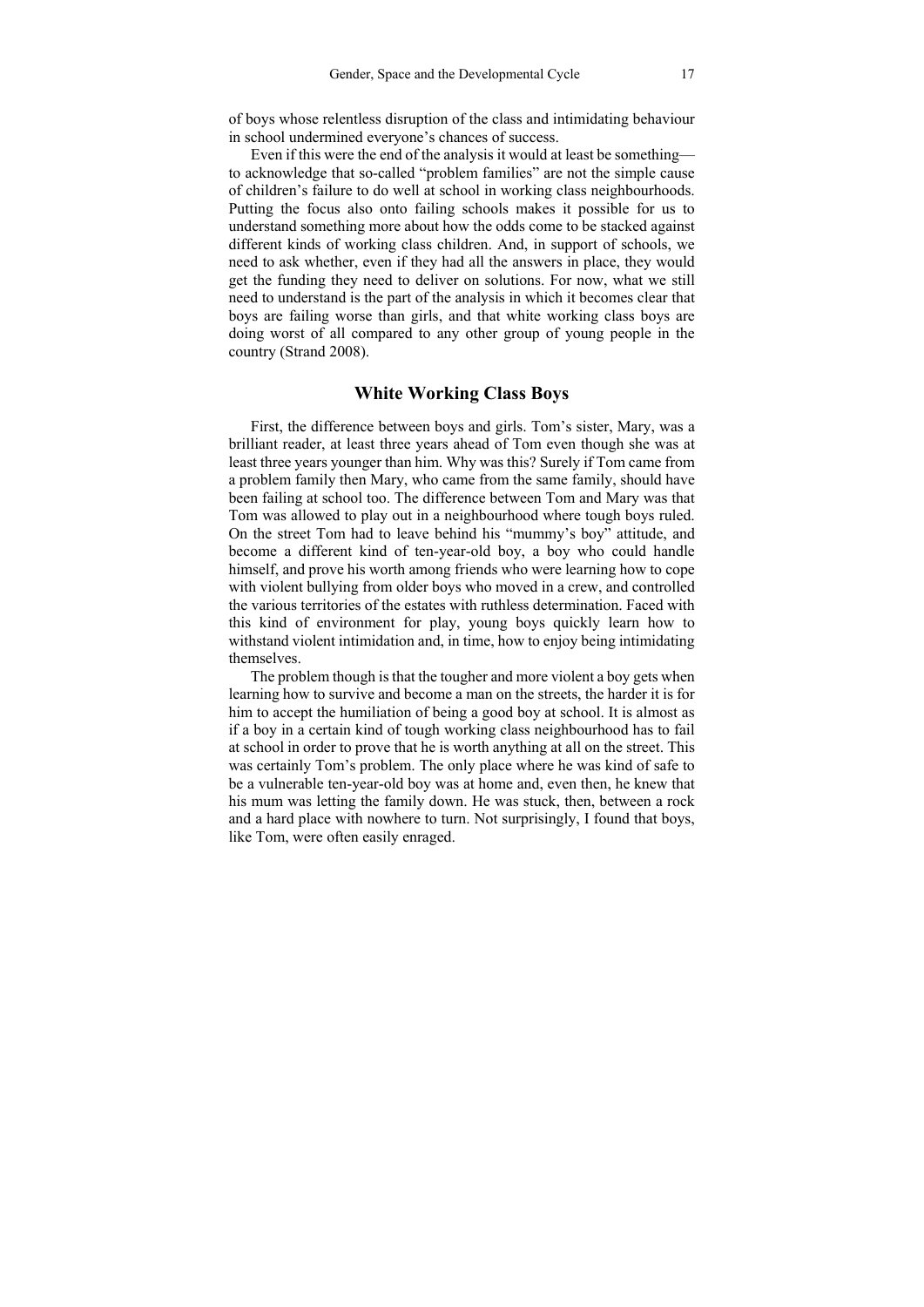By the time they have been to secondary school, which is a tougher place than primary school by far, and if they manage to make it through secondary school without being permanently excluded for disruptive behaviour, boys, like Tom, will find themselves in a difficult situation when they leave school without any qualifications, and nothing but a massive reputation on the street to trade by. With no prospects at the bottom of the employment ladder and by now often completely alienated from the process of formal education, a young working class man, with a background like Tom's, will tend to keep one foot either side of the straight and narrow, weighing up the risks: should he take the risk of becoming a nobody, accepting the humiliation of being bossed around doing a boring, repetitive, badly paid job, and imagining that he can work his way up to better things, or should he follow his friends, uncles, cousins and maybe even his father, taking the risk of moving into a life of crime, which at this point might seem like by far the easier way out. You can be sure that by this stage, young men, like Tom, will not be thinking much about going to university any longer, and becoming a policeman will be out of the question.

Mary, however, was different to Tom. She was not "common as muck" like her brother, as Ann described Tom; she was what her mother called, a "nice girl". She was not allowed to play out, except in the garden square at the back of the flats where her mum could see her. She did not have to prove that she could cultivate a tough reputation on the street, and when she got to school, and found out what learning at school was all about, it did not matter to her that her parents were not educated people. She took to school like a duck to water, and despite high levels of disruption in her classroom, Mary concentrated, thrived, and soon became the teacher's pet. This suggests that in neighbourhoods where boys are expected to become street-wise, and in families where there are problems at home that might lead a boy more and more often to seek the company of his friends on the street, schools are likely to see a real difference in the attainment of girls and boys.

When some girls, like Mary, begin, all of a sudden, to fail at school when previously they have been doing well, it is most likely to be because their mothers, disrupted by the struggles of working class life, need their girls to become carers in the home, looking after the family and putting that first, before their school work. These kinds of girls need particular kinds of support too, and so do their mothers or main-carers (Evans 2012b).

And so, to the last part of the case study. Why are white working class boys the most likely to fail at school in Britain (Evans 2006a; Strand 2008)? For a long time the worry was about black or African-Caribbean boys (Gillborn and Mizra 2000; Sewell 1996; Sewell 2009), and it still is, but the failure of white boys throws a spanner in the works, because it suggests that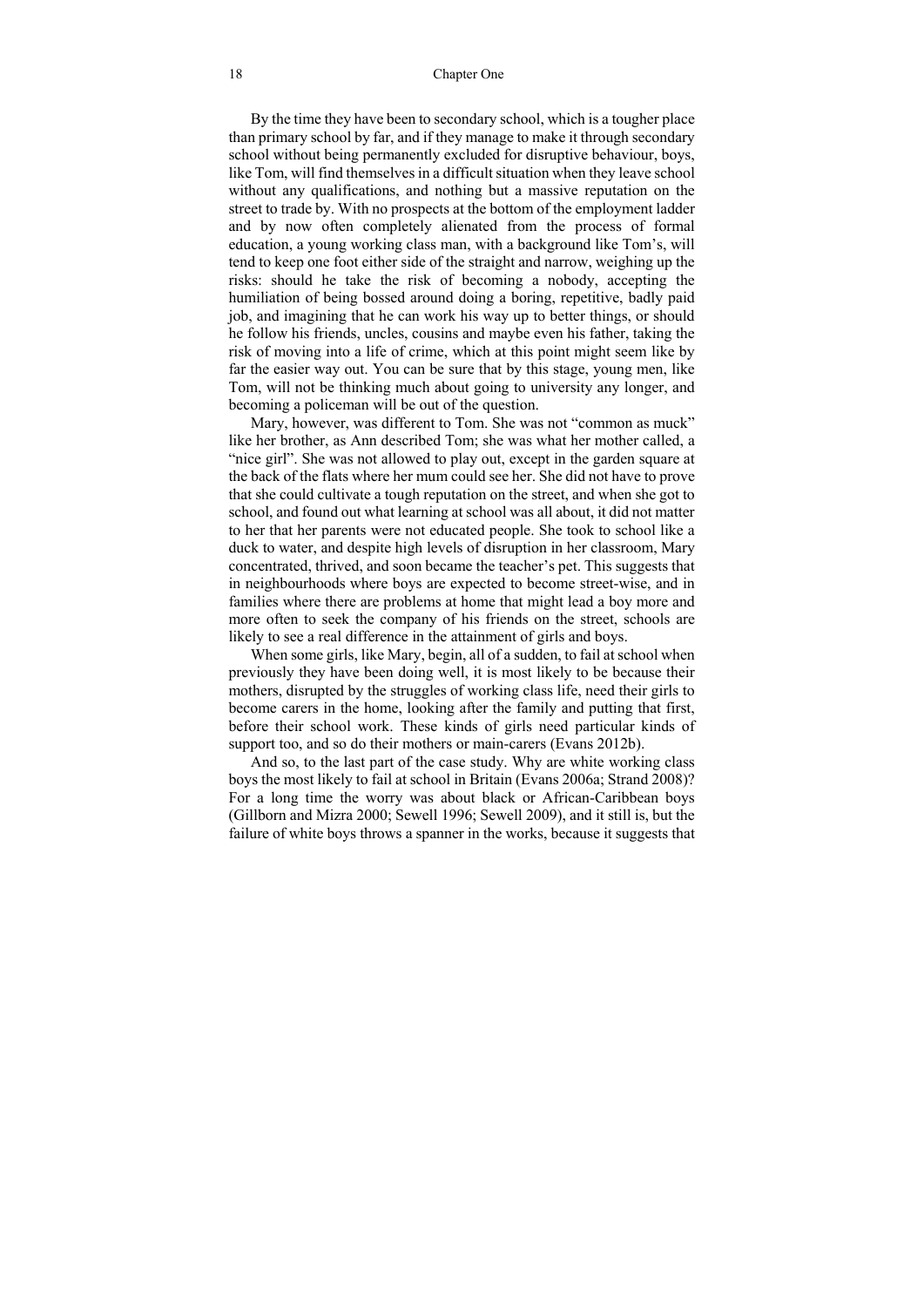the failure of black boys is not necessarily all about institutional racism, and that just at the moment in time when the government are trying to convince us that social class is no longer an issue in Britain (Edwards et al. 2012), we had better find a way to get a meaningful discussion of social class back on the table (Evans 2006a; 2010; 2017).

The important question to ask is not only whether or not African-Caribbean boys are failing to do very well, but also if it is because they are black and face racism at school, or because they are the ones who are most likely to be failed, or the ones who are failing to attain their potential are from working class families and neighbourhoods, and therefore face similar kinds of challenges to those of white working class boys, like Tom, that we are exploring here. If it is true that black working class boys, who are failing to do well at school, face similar problems to white working class boys, then it means that we need to focus a lot more on what makes being a working class boy in the educational system so difficult. Those difficulties are, as I have already outlined above, considerable and I will summarise them again here. They are to do with:

- (a) the necessity, in relation to tough neighbourhoods, and mean streets, to develop a tough fighting stance, what I call an oppositional stance, that makes certain kinds of boys want to resist what it means to be good at school, and more likely, therefore, to disrupt the learning of other working class children who want to do well;
- (b) having to go to schools that do not have systems in place to make sure that adult authority is secure in school, so that children are safe there to learn well and fulfil their potential, and the pecking order of the boys' fraternity on the streets cannot so easily be reproduced in the spaces, and situations, of the school;
- (c) coming from families where the ability of one or both parents to care for their children is disrupted, which leads boys in particular to look more and more to their friends on the street, and
- (d) coming from neighbourhoods where a once abundant supply of working class employment is in decline, and the transition from a post-industrial to a service economy (Dolby and Dimitriadis 2004) is hard to achieve where masculinity has been forged in relation to the qualities of toughness and resilience required for manual labour (Willis 1977).

It is important to emphasise, then, that the chances of working class children's success in life are massively increased by good schools; strong, supported, but not necessarily conventional family structures; good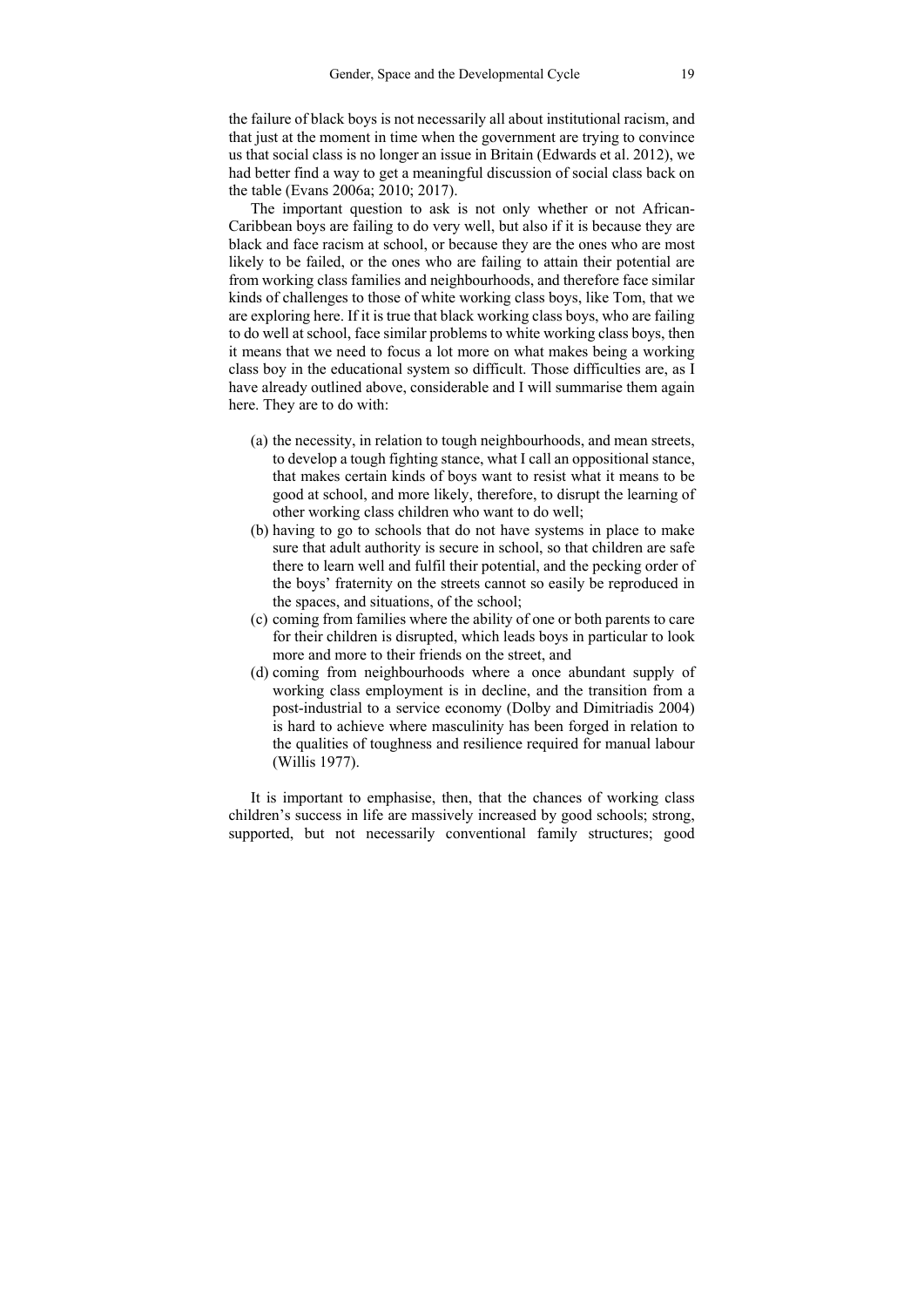#### 20 Chapter One

economic prospects for working class families, and safe streets where children can play without fear of violence. Spelling these issues out, and emphasising them, obvious as they may seem, helps us to think about why it might be, nowadays, that families, in working class communities in Britain, whether they are black, white or racially mixed, feel less likely than ever to be able to feel confident that their children will do well, and fulfil their potential. We are forced then to have to begin to understand and to engage with at least the last thirty years of history, in which working class communities in Britain have borne the brunt of profound economic, social and political changes (Edwasrds et al 2012).

In Bermondsey, for example, the once tightly-knit community is on its last legs, the docks have closed, the food-processing factories have gone, political participation has diminished to less than 50% and young men without qualifications do not want menial labour in service industries. Some families are in their second or third generation of unemployment, and, for some families, a benefit culture is undermining the work ethic that once characterised what it meant to be working class. Spurred on by media stereotypes of wealth without education, young men in Bermondsey are dreaming of getting rich quick, and of buying prestige at any price (Evans 2006b). Without the skills to realise their ambitions, and without an education to give them alternative options and the chance of social mobility, there is a greater likelihood that on top of the rage caused by earlier disappointment there will be shattered dreams, with all the consequent emotional and psychological implications.

All of this will have an enormous impact on the young women these men get involved with. Part of the reason for me conducting this research was to work out what it means for young women to get involved with young men who have tremendous charisma, because of a reputation made massive outside of formal education, but who then fail to translate that reputation in economic terms, whose dreams of being big-men are then shattered, and have to begin their lives again. To understand the gendered dynamic of childhood and youth development is to understand the emergence of the developmental cycle (Goody 1971) that leads to particular kinds of sexual relationships in adolescence and, later, the formation of new households. In Bermondsey, for example, boys who are developing a tough reputation on the street are often saved from their masculine peer group and the danger of 'street-life' by their relationships with 'nice girls' whose relatively greater confinement to the domestic space protects the young man who is a boyfriend from harm. In this sense, it is not difficult to understand why mothers of sons form close relationships of solidarity and allegiance with their daughters-in-law who quite often are literally collaborating to save the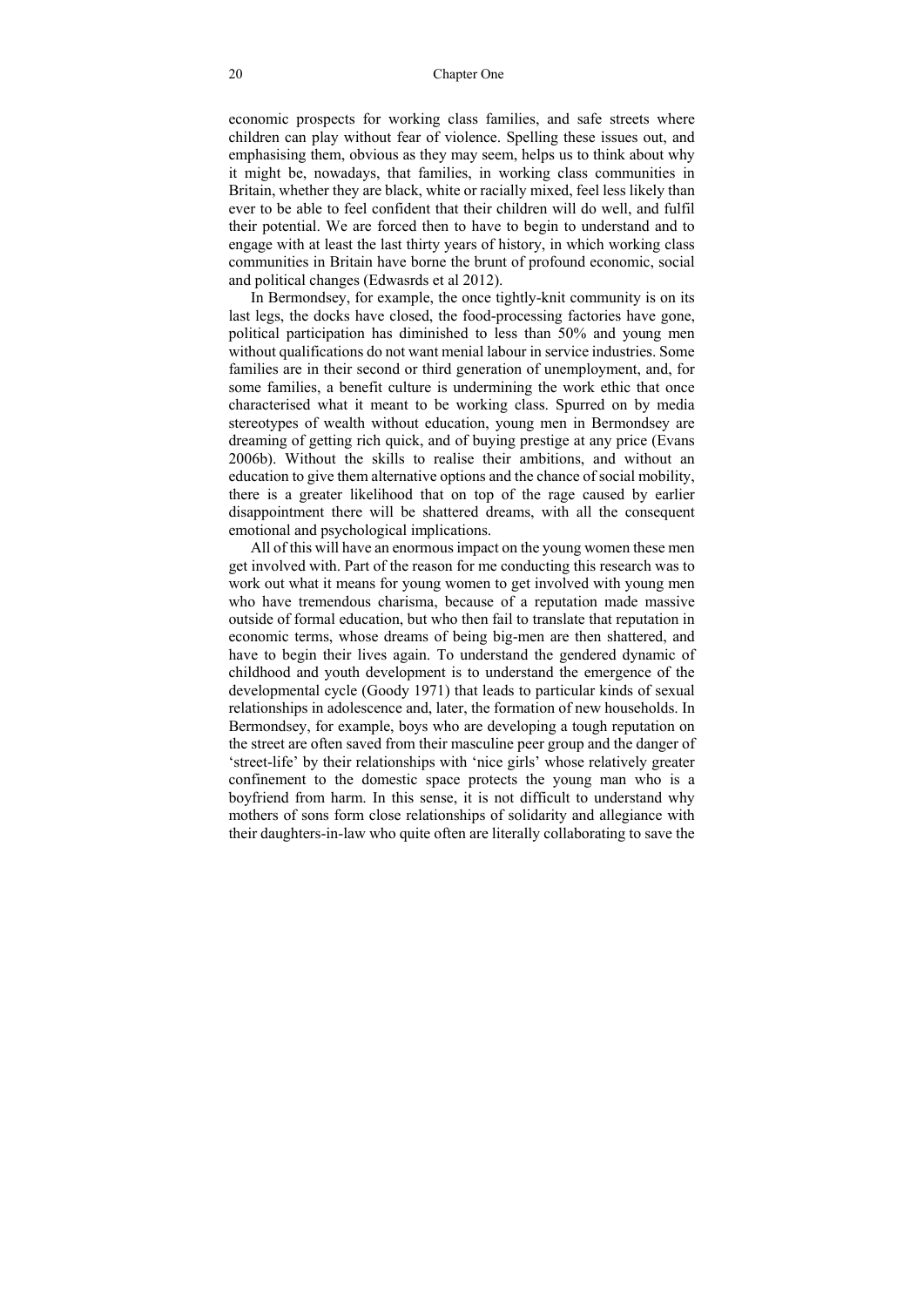young man's life from a real risk of harm on the street, or imprisonment when a life of crime seems, at a certain point in the developmental cycle, to be the most attractive option. Later, if a young man can find protection for long enough, he may then discover as the developmental cycle unfolds that he is prepared to sacrifice the reputation of his street-life for the rewards of a more mundane, but safer choice as he discovers the opportunities of conventional employment and the potential security of a stable family life.

From the perspective of an anthropological focus on the similar social dynamics that organize the emergent relationship between gender and social class in predominantly working class neighbourhoods, it becomes clear that a focus on the racial and ethnic differences between young people and their families obscures the significance of social class in the analysis of educational attainment. This suggests that only when we have taken account of, and found a way to communicate effectively about, the similar kinds of issues that are facing black and white working class boys, can we begin to look at the significance of the differences between them. Are black working class boys doing slightly better at school because the racial, ethnic and cultural diversity measures designed to make black boys feel more included in British schools are now paying off? Are we even sure that we understand the difference between those classifications—race, ethnicity, culture? Most often these differences of classification are conflated, which leads to a great deal of confusion (Evans 2010). Or is it simply the case that white working class boys have always been doing the worst of all boys, and now the statistics are being analysed in a way that allows us to understand what a difference social class makes (Strand 2008)? Does the marginally better performance of African-Caribbean boys mean that new measures are now necessary to make white working class boys feel more included and culturally supported at school? Or, do we need to find a way to make it possible for black and white working class boys to understand how much they have in common (Evans 2010)?

Part of the problem is that black and Asian young people in Britain are typically classified, for example in statistics and reports about education, in terms of their race, cultural background and ethnicity (understood in terms of the place of origin of immigration of their parents and grandparents from countries of the Commonwealth in Africa, Asia or the Caribbean). White young people, in contrast, are usually described in terms of their social class position. This means, by default, that young white people in Britain appear to have no ethnicity or culture at all except in so far as they are understood to be negatively defined, that is to say that, in a multicultural system of classification, white young people can only be defined as being *not* nonwhite immigrants from the Commonwealth and they become, therefore,